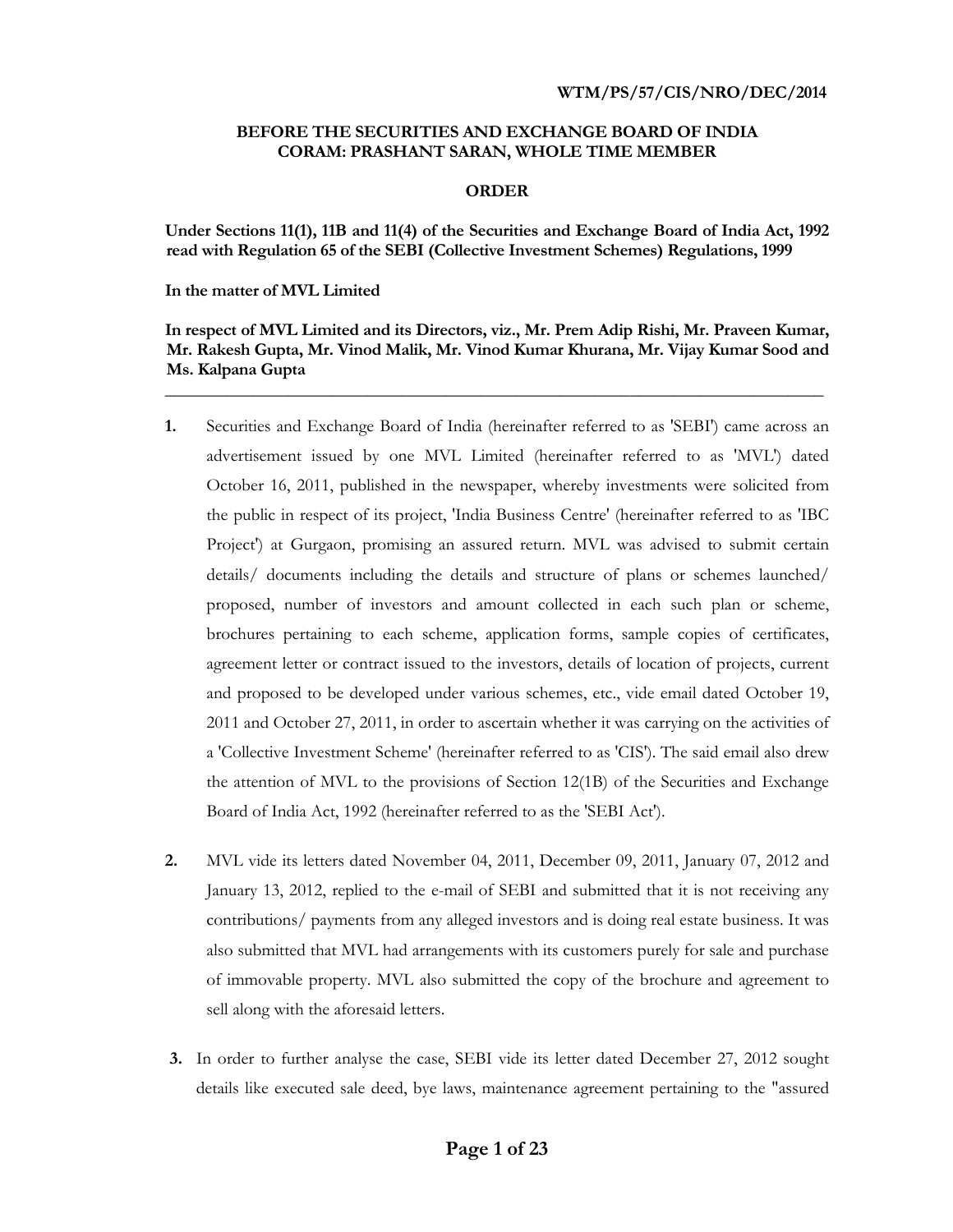return scheme" and "buy back scheme", details regarding money collected from the buyers (investors), the purpose of utilization of money, number of buyers and amount collected in each such plan or scheme, details of land purchased by MVL for the said project(s), etc. from MVL. However, MVL failed to provide the details/ documents sought for by SEBI.

- **4.** On the basis of material available on record, SEBI *prima facie* found that MVL, its directors namely Mr. Prem Adip Rishi, Mr. Praveen Kumar, Mr. Rakesh Gupta, Mr. Vinod Malik, Mr. Vinod Kumar Khurana, Mr. Vijay Kumar Sood and Ms. Kalpana Gupta are engaged in mobilising funds from the public, by floating/ sponsoring/ launching CIS as defined in Section 11AA of the SEBI Act without obtaining a certificate of registration from SEBI for operating CIS as required under Section 12(1B) of the SEBI Act read with Regulation 3 of the SEBI (Collective Investment Schemes) Regulations, 1999 (hereinafter referred to as 'CIS Regulations').
- **5.** Thereafter, SEBI vide an *ad interim ex-parte* order dated September 26, 2013 (hereinafter referred to as the '*interim* order') directed MVL, its directors namely Mr. Prem Adip Rishi, Mr. Praveen Kumar, Mr. Rakesh Gupta, Mr. Vinod Malik, Mr. Vinod Kumar Khurana, Mr. Vijay Kumar Sood and Ms. Kalpana Gupta as under:

*"***a.** *not to collect any more money from investors including under the existing IBC project;*  **b.** *not to launch any new schemes;*  **c.** *not to dispose of any of the properties or alienate any of the assets of the IBC project;*  **d.** *not to divert any funds raised from public under the IBC project, which are kept in bank accounts and/ or in the custody of the company."* 

MVL and its directors were advised to file their reply, if any, within fifteen (15) days from the date of receipt of the said *interim* order and also avail opportunities of personal hearing, if they so desire. The *interim* order further stated that the order shall be treated as a show cause notice by MVL and its directors and they may show cause as to why appropriate directions under the SEBI Act and CIS Regulations; including directions in terms of the Regulations 65 and 73 of the CIS Regulations should not be issued against them.

**6.** MVL vide its letter dated October 29, 2013 submitted the reply to the *interim* order and requested for an opportunity of personal hearing. Accordingly, MVL was afforded an opportunity of personal hearing on December 24, 2013, which was later rescheduled to December 30, 2013. However, the Company Secretary of MVL vide email dated December 17, 2013 requested SEBI to reschedule the hearing to any date after second week of January. Accordingly, the same was kept for January 17, 2014. The same was later postponed to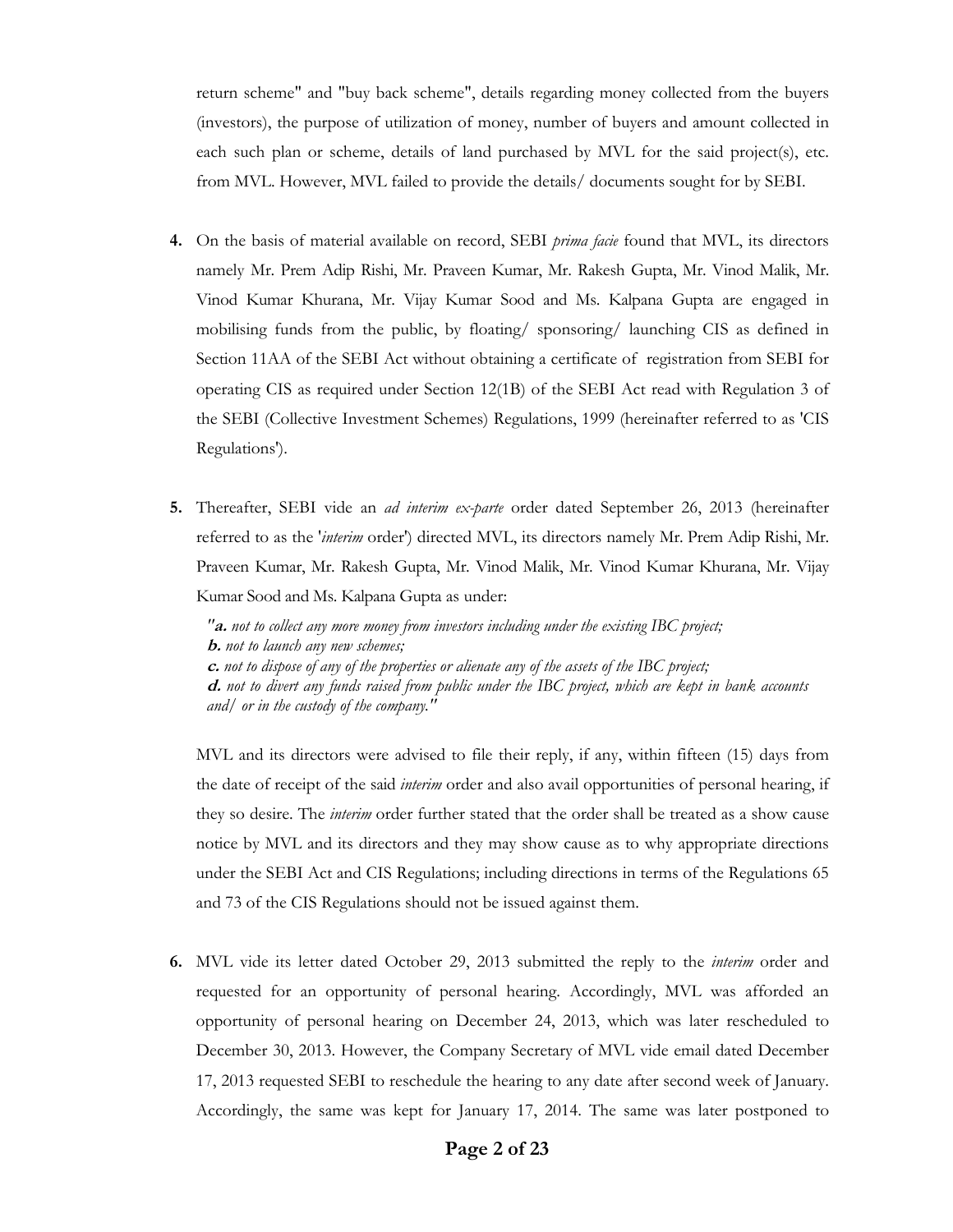January 23, 2014. On the date fixed for personal hearing, Mr. Sushil Aggarwal (V.P. (Legal), MVL) and Mr. Kapil Kher (Legal Consultant of MVL) appeared before me along with Mr. R.S. Loona and Mr. Ankur Loona from Alliance Corporate Lawyers and made submissions. They also filed certain documents like recent photographs of the project, 'list of clients/ investors', mutation record of land, loan documents of banks, etc. During the course of hearing, MVL and its directors were asked to submit the documents such as floor plans, etc. of the project to mark the units allotted to the clients w.r.t. IT/ Cyber space no./ unit number. MVL was also asked to submit the complete details/ documents in respect of the clients mentioned at serial numbers 118, 119 (instances where there is no buy back agreement) and 156, 157 (instances where there are buy back agreements) of the 'list of clients/ investors' as submitted by it, during the course of personal hearing. MVL and its directors were granted fifteen (15) days' time to submit the details/ documents. MVL vide its letter dated February 18, 2014, *inter alia* submitted the details**/** documents (i.e. copies of the application form and assured return agreement) for client no. 156 and 157 (instances where there are buy back agreements) and floor plans. It is noted that MVL along with this letter has not submitted any documents for the clients no. 118 and 119 (instances where there is no buy back agreement).

- **7.** The submissions made by MVL, in brief are as under:
	- **a.** The principal business of MVL is real estate development. In the usual course, it offers sale of flats/ IT space/ plots/ villas out of its land situated in various parts of the country at a price fixed by it upon assessment of costs of procurement and development of the same including incidental expenses thereto. MVL's IBC (India Business Centre) project is purely in the nature of sale of IT/ cyber space in the building constructed on the land which was acquired by the company pursuant to scheme of arrangement between MVL Infrastructure Limited (erstwhile name of MVL) and certain transferor companies. MVL has procured permission for change of land use from the Director Town and Country Planning, Haryana, whereby, MVL was permitted to set up an IT project over the project land for sale to prospective buyers. IBC Project is being implemented by MVL in accordance with the building plans approved by Senior Town Planner and will handover possession of IT/ cyber spaces to the allottees after procuring occupation certificate from the Competent Authority.
	- **b.** The buyer who intends to buy the IT/ cyber space in the IBC project is required to make an application for provisional registration as per the prescribed format. Every buyer is required to pay certain amount being part/ full consideration of the IT/ cyber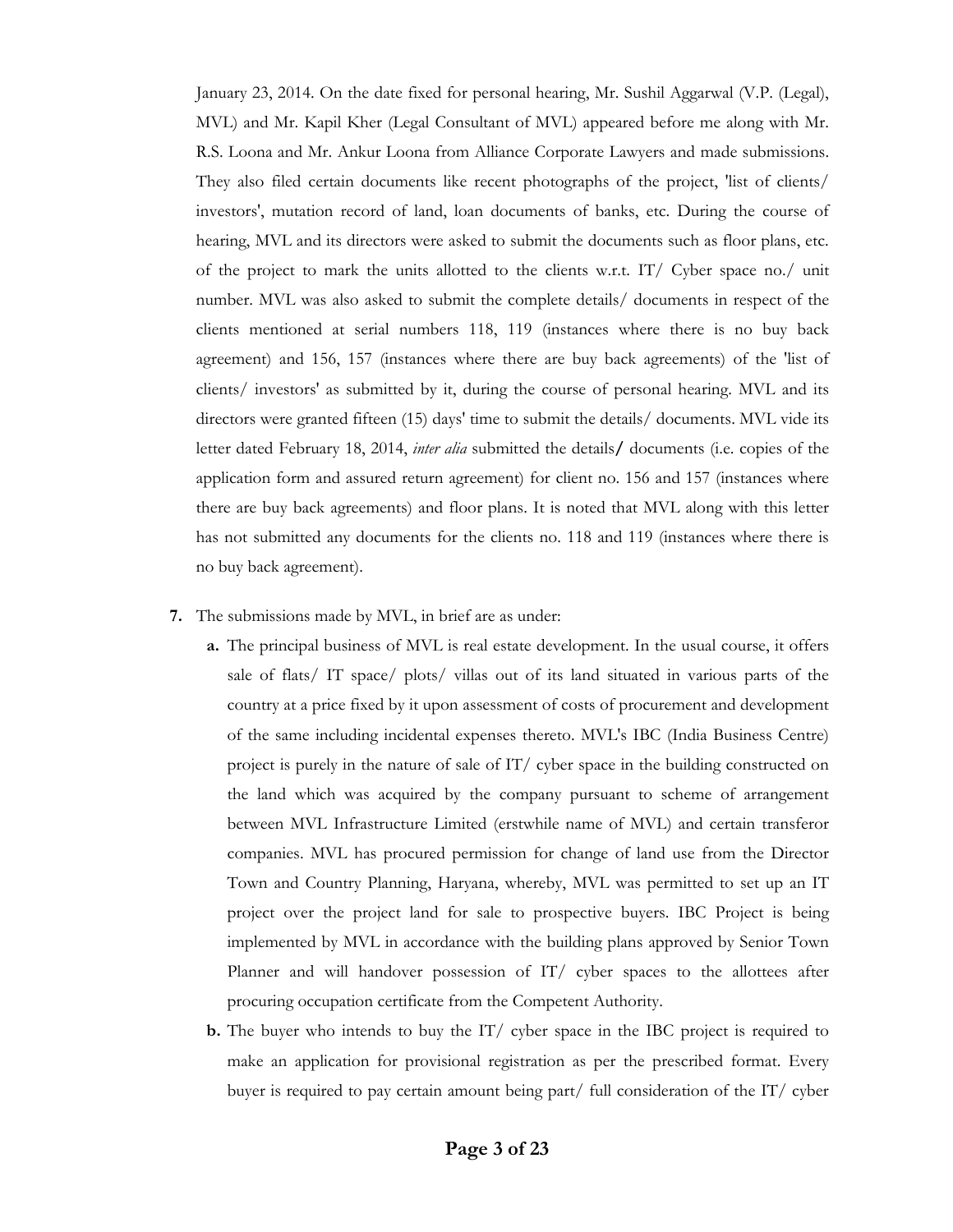space allotted to him. On payment, allotment letter/ buyer's agreement is issued to the intending purchaser. It has been said that the buyer's agreement provides for the allotment of the area, location and number of IT/cyber space which are tentative as the building plans approved by the competent authorities are subject to change depending on additional needs of the project. The right, title and interest in the premises will be transferred on execution of the sale deed in favour of the buyer after receipt of occupation certificate by MVL and on receipt of full price and other dues/ charges from the allottee.

- **c.** It has sold IT/ cyber spaces with different sizes to 232 buyers at an aggregate consideration of 54,67,39,100 under assured return plan. There are about 17 allottees who have invested under construction link installment scheme, without any assured return obligation on the part of MVL, for an aggregate amount of 11,25,98,825.
- **d.** For the purpose of construction of IBC Project, MVL has availed financial assistance aggregating to 128 crore from Canara Bank and UCO Bank. The banks have determined the project cost as 216 crore out of which the cost of the land was determined as 32 crore which was acquired by MVL in the year 2008.
- **e.** The allottees of IT/ cyber space are at all times entitled to transfer their allotment to any persons as they may intend to do. Further, the option to surrender the unit allotted to the investors and receiving their money back at a stipulated rate is not compulsorily applicable to the developer. The investment made in real estate project is not only made for earning any monthly income out of it, it is the appreciation in the value of the property which attracts any person to make investment in immoveable property. There is no arrangement between the purchasers and MVL to share any profit.
- **f.**MVL offers an assured return to investors in the project till the first lease rent become payable/ the offer of possession. The payment of assured return is an additional tool of promoting the sale of the product especially where the location of the project is such where you cannot sell the property, without offering such additional advantage to the investors. The option of assured returns is available to select contracts who have entered into assured return agreement with MVL and the principles of privity of contract are applicable therein.
- **g.** The purpose of most purchasers is to earn a monthly income as opposed to profit.
- **h.** MVL has not included buy back clause in every agreement and this kind of comfort has been given to the selected investors only. The buy back option offered by it is not compulsory and only 46 allottees out of total 232 allottees have opted for such option. The return by way of buy back price is less than 5% p.a. and no allottee till date has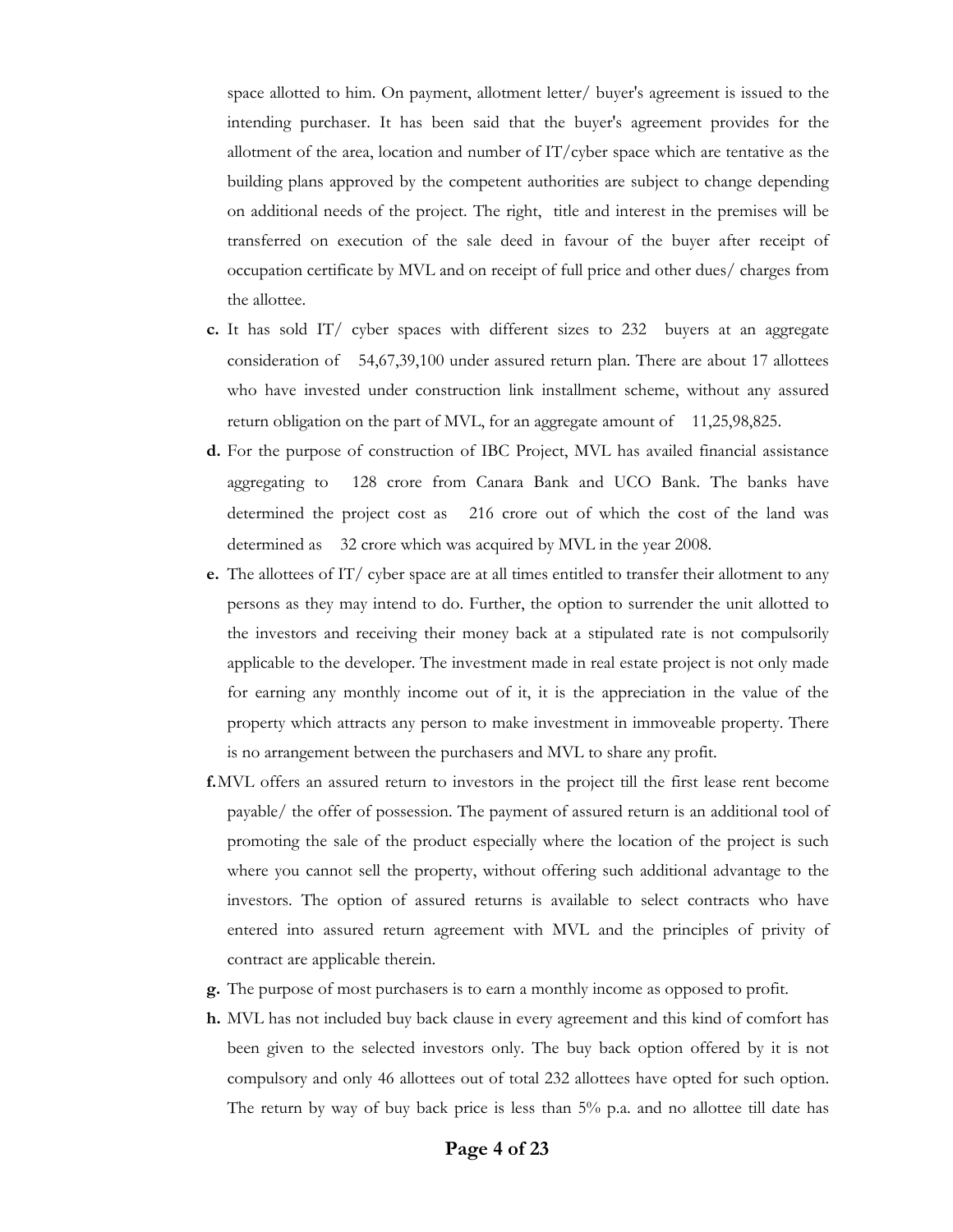exercised it. Buy Back option is being offered as an incentive to such buyers who may at a later date like to exit from the project on account of change in their future plans/ personal financial problems/ market conditions of the real estate sector/ emergence of adverse factors affecting the viability of IBC project on account of the change in law or undue delay in completion of the project.

- **i.**It is an understanding between MVL as a developer and the allottees that maintenance of the common areas in the buildings as well as the project land shall remain with the developer during the construction stage and till such time they are handed over to the 'association of allottees'. It has been also been said that the investors have agreed to assign the right to lease the property, receive the rent on their behalf, receive the security deposit etc. in favour of MVL, just to avoid inconvenience and to have better management and also to have bargaining power with the prospective tenants/ lessee.
- **j.**After the execution of lease deed, the entire lease rent with respect to the IT premises shall belong solely to the allottees and MVL shall have no claim of any nature whatsoever on the said lease rent and once the IT premises have been leased, the company shall have no liability of any nature, whatsoever, to make payment towards assured return to the buyer. If the allottee obstructs or neglects or defaults to sign the necessary documents of lease after the same have been finalized by MVL, then the company shall have the right to cancel the allotment/ terminate the 'assured return agreement' and in such an event the developer shall return the total payment to allottee, after forfeiting Earnest Money (i.e. 30% of the total consideration) and after deducting the amount of the assured return paid to the allottee.
- **k.** It is always obligatory on the part of the allottees to take NoC from the developer before giving effect to the transfer, lease etc. of the premises till the association of allottees/ Housing Co-operative Society is formed as required by law. In the event of any breach or non performance of the terms of contract, the purchaser is at liberty to approach the competent court of law for enforcement of provisions of Specific Relief Act.
- **l.**Cases where option of lease is not availed by MVL and possession of the cyber unit is delivered to the allottee, the allottee undertakes not to sub divide the area/ premises agreed to be allotted to it and where the allottee transfers the premises by way of mortgage, tenancy, license, gift or in any other manner in favour of any person then such person shall also be bound by the terms of the buyer's agreement.
- **m.**The IBC project is currently in final stages of its completion and any assured return will come to an end shortly. The allottees would be put to substantial loss if they are not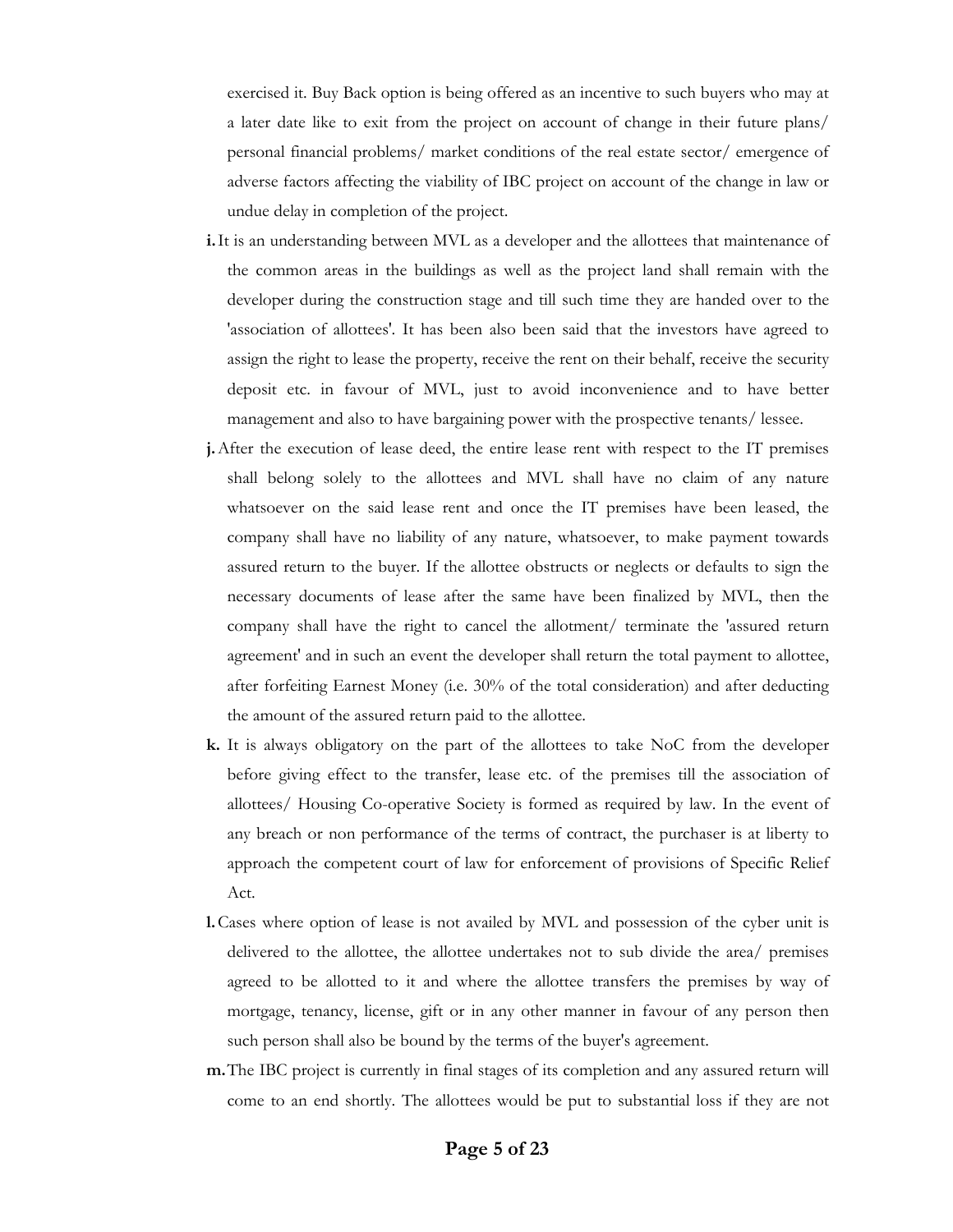given allotted premises which will become ready for delivery within a period of few months.

**8.** I have considered the *interim* order, the oral and written submissions of MVL, the documents furnished by MVL and the material available on record. The main allegation as against MVL is that the plans/ schemes operated by it are in the nature of CIS and that MVL is offering these schemes without obtaining registration from SEBI in contravention of the provisions of Section 12(1B) of the SEBI Act, 1992 and Regulation 3 of the CIS Regulations read with Section 11AA of the SEBI Act, 1992. The directors of MVL have also been alleged to be responsible for the illegal conduct of the business of MVL. The issue that now arise for my consideration is: Whether MVL is operating a CIS without obtaining registration from SEBI?

### **9. Whether MVL is operating a CIS without obtaining registration from SEBI?**

- **a.** I note the argument of MVL that it is in the real estate development business and offers sale of flats/ IT space/ plots/ villas out of its land situated in various parts of the country at a price fixed after the assessment of costs of its procurement and development including incidental expenses thereto. As per the submission of MVL, IBC project is in the nature of sale of IT/ cyber space in the building being constructed on the land acquired by MVL in the year 2008**.** It is observed that the buyer who intends to buy the IT/ cyber space in the IBC project of MVL is required to make an '**application for provisional registration'** as per the prescribed format and pay certain amount being part/ full consideration of the IT/ cyber space allotted to him. On payment of consideration, '**allotment letter/ buyer's agreement'** is issued to the intending purchaser mentioning therein the tentative area, location and number of IT/ Cyber space. It has been submitted that the right, title and interest in the premises will be transferred on execution of the sale deed in favour of the buyer after receipt of occupation certificate by MVL and on receipt of the full price and other dues/ charges from the allottee. It has also been said that the buyer may choose any of the payment plans, like down payment plan/ construction linked plan/ assured return plan.
- **b.** I have perused the sample copy of the application for provisional registration of IT/ Cyber space in the IBC project (as submitted by MVL) which contains the details such as name and father's name of the applicant, address, payment mode. The application is a pre printed document which reads as under: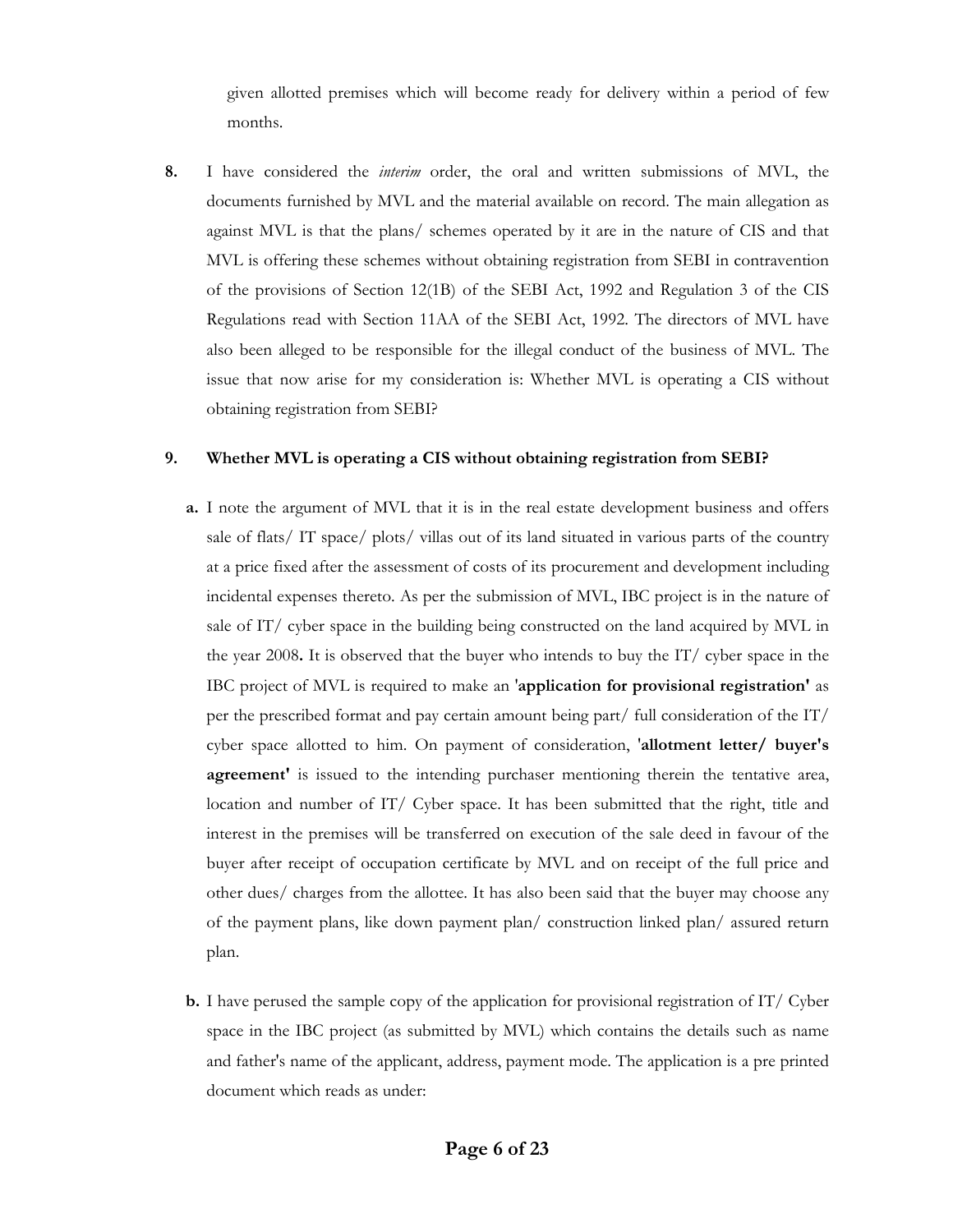*"I/we/ am/ are desirous of obtaining allotment of an IT/ Cyber space in India Business Centre ... ... I/we request that I/ we may provisionally be allotted an IT/ Cyber space tentatively measuring ... (super area). ... ..."* 

The application form *inter alia* contains the following terms and conditions:

*...* 

*...* 

*...* 

"*2. That the Applicant(s) has/ have satisfied himself/ herself/ themselves about the interest and right of the Company in the land on which the said India Business Centre is being constructed and has/ have understood all limitations and obligations in respect thereof. ...* 

*3. That the Applicant(s) has/ have seen and accepted the typical plans, … which are tentative and indicative and may be changed, ... ... if and when as directed by the Competent Authority and/ or Architect at any time …* 

*4. ... ... . Confirmation of booking of space on any floor by the company shall be considered as allotment of space and developer shall not be bound to give any specific unit no. of the space allotted.* 

*7. That the Company shall transfer to the Applicant(s) on allotment an undivided and impartible proportionate share in the land underneath the building in the same proportion …* 

*10. .... The sale deed for the IT/ Cyber space shall be executed and got registered upon receipt of the full Sale Consideration …* 

*... 17. The Applicant(s) agrees and undertakes that he/ she/ they shall not sell, transfer, assign or part with his/ her/ their right, title, or interest, in the said IT/ Cyber space or any portion thereof, till the formalities pertaining to allotment of the said IT/ cyber space are made in his favour, and until all the dues payable to the Company are fully paid. ..."* 

Upon perusal of the 'application form', it can be seen that the plans/ specification of the IT/ cyber space are tentative. The 'application form' only specifies the area (in sq. ft.) and floor, but no specific IT/ cyber space number is identified at this stage. However, in the 'application form', no option is given to the applicant for opting any 'buy-back'/ 'lease' by MVL, as claimed by MVL. The Company gives an undivided and impartible proportionate share in the land underlying the building. I also note that MVL in the terms and conditions written on the 'application form' states that '*developer shall not be bound to give any specific unit no. of the space allotted*', which clearly hints that the customers are making application with the knowledge that they are not obtaining any specific unit of space.

**c.** I have also perused the copy of sample 'assured return agreement' (as applicable in the case of allottee opting for assured return plan). The same also specifies only the area (in sq. ft.) and floor, no specific number is identified even in this document. The 'assured return agreement' contains the following clauses:

*"ii. Developer is in the process of developing the Project Land and constructing an IT Complex, …in accordance with the building plans which is sanctioned by Competent Authority.* 

*iv. the Allottee(s) has opted for the Assured Return Scheme ....* 

*v. Under the Assured Return Scheme, the Allottee(s) is desirous of allotment and purchase of the IT space admeasuring tentatively \_\_\_ sq. ft. super area on the \_\_\_ floor of the Complex ...*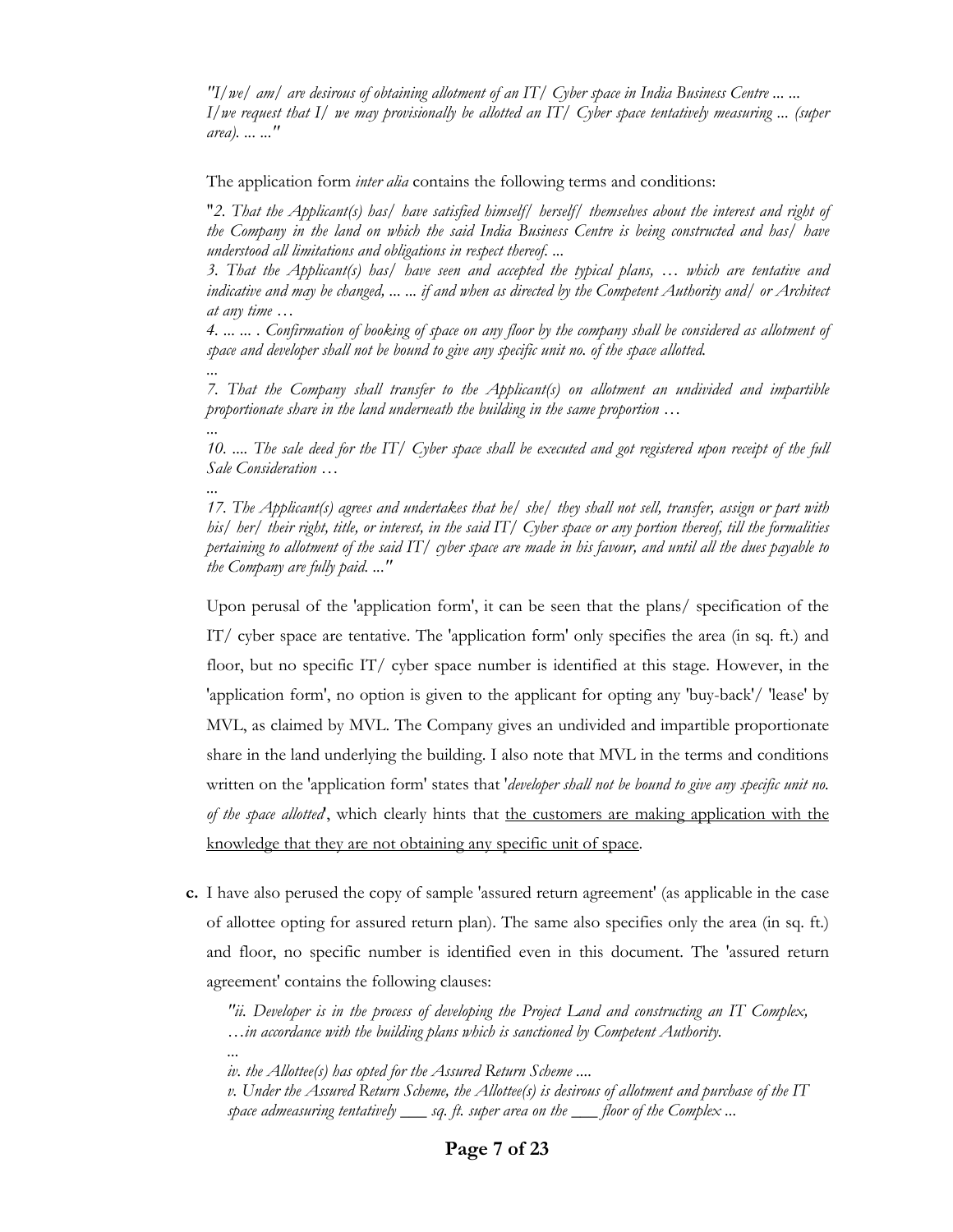*vii. The Allottee(s) is aware that upon registration of conveyance deed he shall only acquire undivided and impartible pro-rata share in the entire land underneath the IT project.* 

*1.2 ... super area of Premises as mentioned herein above is subject to modifications and final confirmation of the same shall be made upon completion of Complex/at the time of offer of possession of Premises.* 

*... 2.1 ... the Developer shall be fully entitled to lease the Premises to any third party as per the terms of this Article.* 

*2.2 ... the Allottee(s) shall not grant the Premises on lease to any third Party or deal otherwise with the Premises without obtaining the written consent of Developer.* 

*2.3. The Allottee(s) hereby authorizes Developer to enter into and execute letter of intent, agreement to lease and lease deed or any other documents in favour of the lessee in terms of the ARA and also receive Security Deposit on behalf of the Allottee(s). ...* 

*3.1 Assured Return: The Developer shall pay to the Allottee(s) an Assured Return at the rate of 10/- per sq. ft. per month of super area of premises till the receipt of full/ total consideration/* 

*Payment. Once the full consideration is received the assured return shall be paid at the rate of 42/- per sq. ft. per month till tenant is inducted, possession is delivered to it and lease commences and rental is received by the allottee(s) from the tenant. ... ...* 

*3.2 Subsequent to the execution of Lease Deed in favour of the Lessee and after receipt of Balance Payment, Sale/ Conveyance Deed shall be executed as per terms of this ARA and the Buyer's Agreement in favour of the Allottee(s). ... ...* 

*3.4 Developer shall continue to pay to the allottee(s) an assured return (as the case may be), from the date of execution of this agreement till the first lease rent becomes payable to the allottee(s) from the lessee.* 

*3.10 The allottee(s), on expiry of 30 months from the date of this agreement, shall have an option to offer to the Developer for cancellation of IT space allotted to him and upon such cancellation of agreement, the developer shall pay to the Allottee(s) 4,704/- per sq. ft. (hereinafter referred to as 'buy back price') of the super area allotted ...* 

*... ... ... ...* 

*... ...* 

*... ...* 

*...* 

*...* 

*6.3 Buyer Agreement: The developer shall execute the Buyer Agreement in favour of the Allottee(s) in respect of the Premises only upon the Premises being Leased out and all the accounts with the Allottee(s) being settled and all the dues being duly paid to the Developer as per this ARA... ... ... ...".* 

A reading of the above clauses indicates that MVL has an 'assured return plan'. It is noted that under this plan, MVL offers to pay assured return at the rate of 10/- per sq. ft. per month till the receipt of full/ total consideration. On payment of the full consideration, the assured return is offered at the rate of  $42/-$  per sq. ft. per month till the tenant is inducted, possession is delivered to it, the lease commences and the rental is received by the allottee(s) from the tenant. I note that that the 'assured return agreement' itself contains the provision for buy back.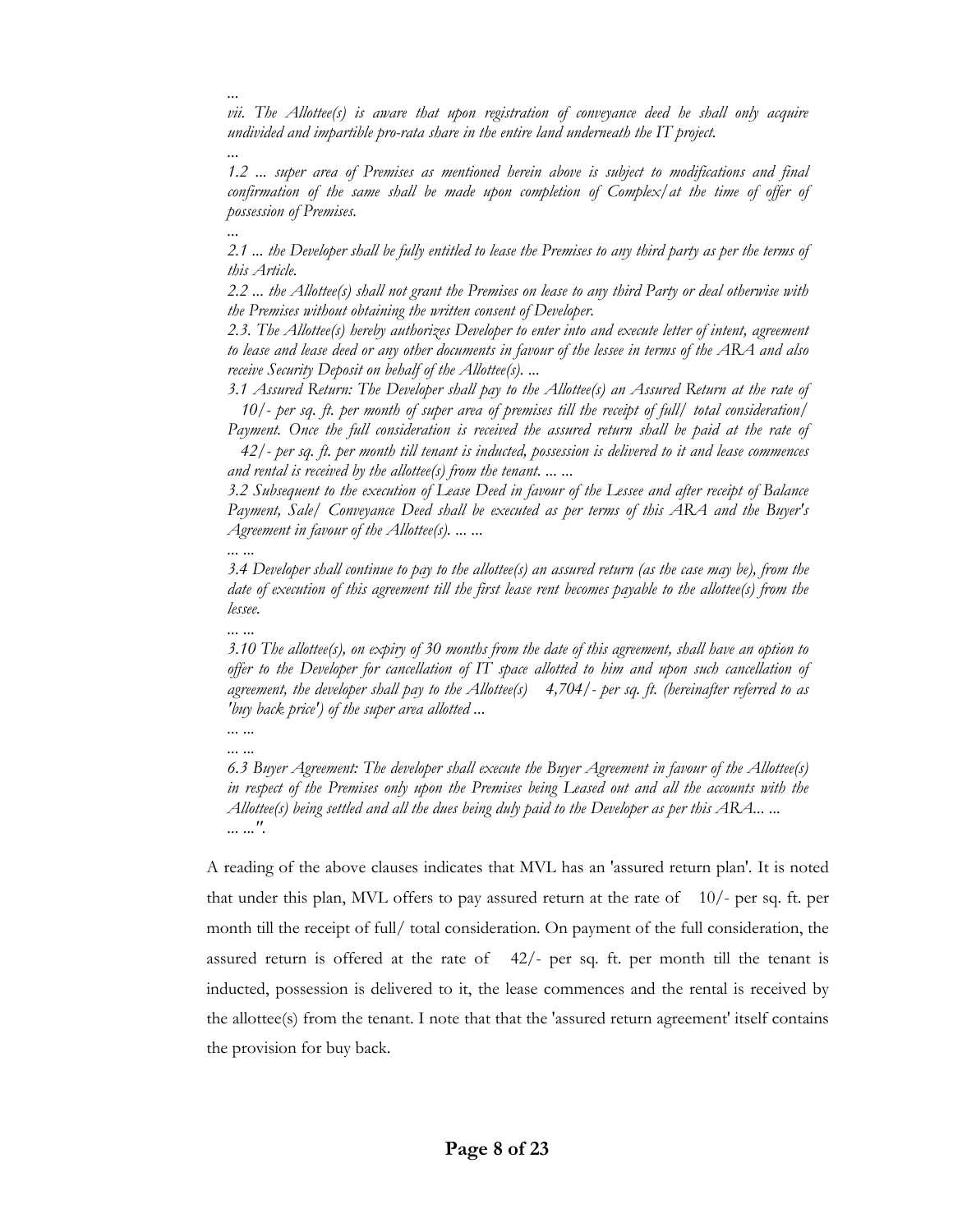MVL in its reply has submitted that the assured return is linked to the execution of the first lease of the premises. Thereafter, the role of MVL ends as per the contract for sale and it has no right or title in the said land. MVL has also submitted that 'assured return plan' means an assurance to the allottees that the premises being acquired by them will readily fetch rent and will give return on investment.

For buy back, it is seen (from the clause 3.10 of the 'assured return agreement') that the allottee after expiry of 30 months from the date of the assured return agreement gets an option for cancellation of the IT/ cyber space allotted to him. As noted from the clauses of the agreement, the allottee, upon exercise of the option becomes entitled to the 'buy back price' and the simple interest at the rate not exceeding 5%. MVL has submitted that as the return is not attractive, the allottees prefer to stick to the terms for acquiring title in the premises. As per MVL only 46 of its customers have opted for buy back plan and no one has exercised this option till the date of reply. MVL has not submitted the sample documents of customers who have not entered into the 'buy back' agreement (i.e. the customers at serial number 118 and 119).

- **d.** It is observed that in a regular real estate transaction, whenever, a plot/ land/ flat is sold, the developer clearly demarcates the area of plot/ land/ flat to be allotted to its customers. In other words the plot/ land/ flat is clearly identifiable. I note that the application form and the assured return agreement do not clearly mention/ demarcates the units. MVL has given no explanation to this. I also note that the lay-out plan/ floor plan as submitted to SEBI are not forming part of the agreements with the customers. From the same, it can be said that the units are not identifiable.
- **e.** There is one more document (by the name of 'buyer's agreement') which is required to be executed between MVL and the allottee which has also been referred as a 'contract for sale'. The said document states as under:

*"AND WHEREAS the DEVELOPER has accepted the request/ application of the ALLOTTEE(S) … and has allotted IT/ Cyber space No. \_\_\_\_ on \_\_\_ floor having super area of approximately \_\_\_ sq. ft. ... ... The aforesaid area, number of IT/ Cyber Space and its location are tentative and subject to change* 

*... ...* 

*upon completion of construction.* 

*<sup>2.</sup> That the provision of Basement in the said building does not entitle the ALLOTTEE(s) to the facility of parking ... unless he has acquired the right to use of car parking space in the Basement under a separate arrangement with the DEVELOPER. ... The ALLOTTEE(s) recognizes that the DEVELOPER shall have the absolute right to allot and/or assign the interest in the parking area along with the undivided proportionate share in "India Business Centre (IBC)" to any person(s) at its sole discretion. ...*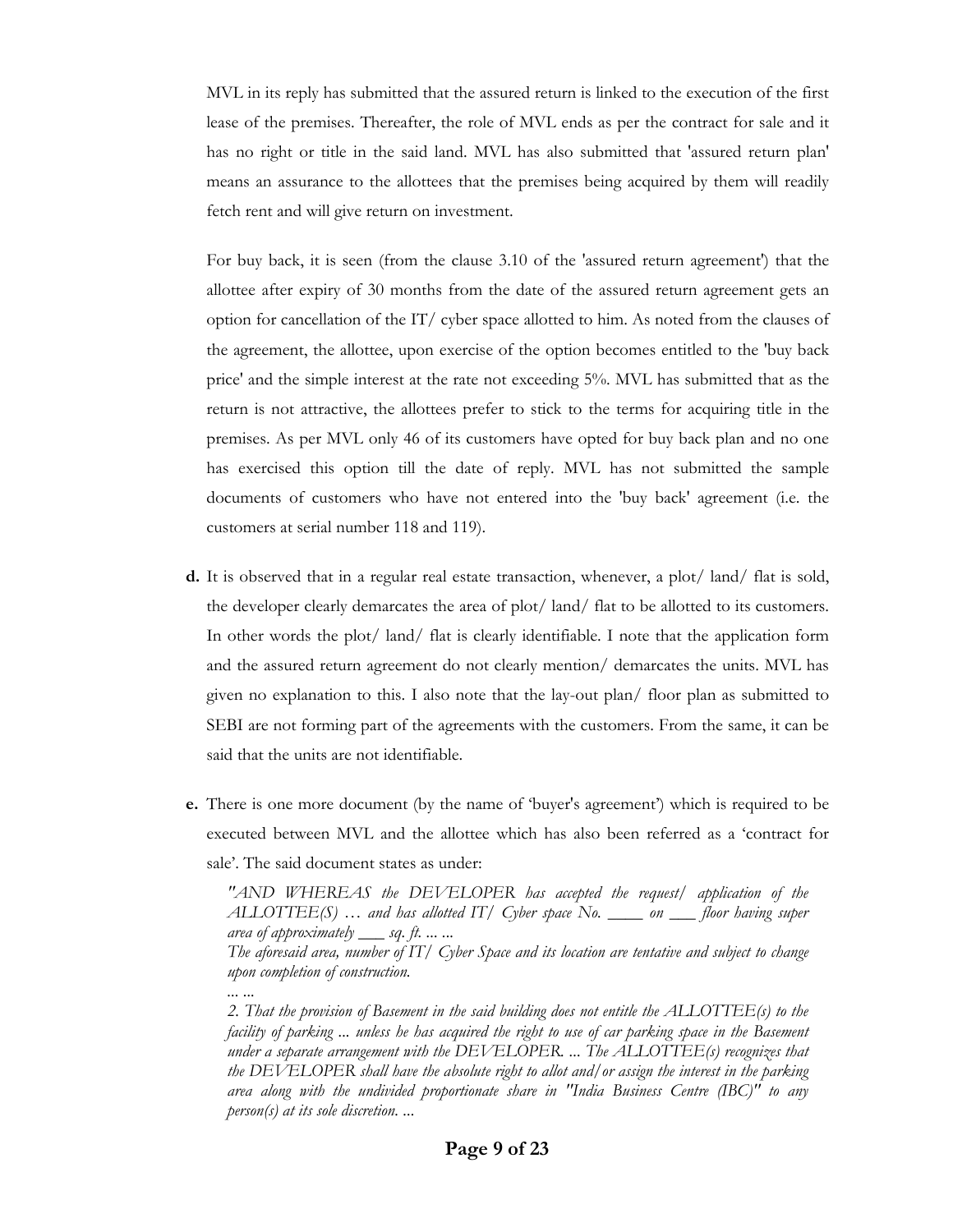*3. That the ALLOTTEE(s)'s allotment and right to use and occupy the Unit shall be in accordance with and subject and subordinate in all respect to the provisions of the Byelaws & Maintenance Agreement of IBC ...* 

*6. That the DEVELOPER shall transfer to the ALLOTTEE(S) undivided and impartible proportionate share in the land underneath the building in the same proportion which the super area of the premises … The ALLOTTEE(S) shall not be entitled to seek partition of the land underneath the project. ...* 

*16. That the ALLOTTEE(S) shall only be entitled to transfer, assign or lease or part with possession of the premises with the prior consent of the developer, ...* 

*... ...* 

*... ...* 

*... ... 18. That in case of allottee has opted for assured return plan till first lease, it shall be the absolute discretion of the DEVLOPER to lease out the entire building/ a particular floor ... ...* 

*20. That the ALLOTTEE(S) covenants with the DEVELOPER that he shall raise no objection to the DEVELOPER raising finance/ loan by creating charge/ mortgage on the said premises. ..."* 

**f.** MVL has argued that the amount received by it from the buyers is classified as consideration against 'stock in trade' and not as deposits received from the general public or loan or borrowing from creditors. It has been said that the amount collected from the investors is utilized for the general business purpose including the construction of the project. It has also been said that the absolute right in the project shall be transferred only after registration of sale deed in favour of the investors as MVL has engaged contractors/ consultants for the purposes of completion of the project and managing the affairs of the construction. According to MVL, managing the affairs of construction by more than 200 investors may create total confusion and chaos. MVL has submitted that though the allottees are not concerned with the construction activity (as the company has agreed to deliver premises on completion of the project), they will certainly participate in the maintenance and upkeep of the buildings/ common facilities after completion of construction of the building as a member of the 'association of allottees' in terms of the Haryana Apartment Ownership Act. It has also been said that every occupant is required to execute maintenance agreement with the maintenance agency appointed for the purpose.

MVL has also said that on receipt of the occupation certificate by it from the Competent Authority, the allottees are entitled to acquire the premises on execution of the sale deed/ conveyance deed. The allottees being many in numbers will not be able to find and negotiate with the prospective tenant; therefore, it will search for a competent tenant for the first lease and negotiate the deal for the benefit of the allottees. Thereafter, the right of MVL to lease the premises comes to an end and the allottees will acquire an absolute right to deal with the premises the way they deem fit. As per MVL, at the time of execution of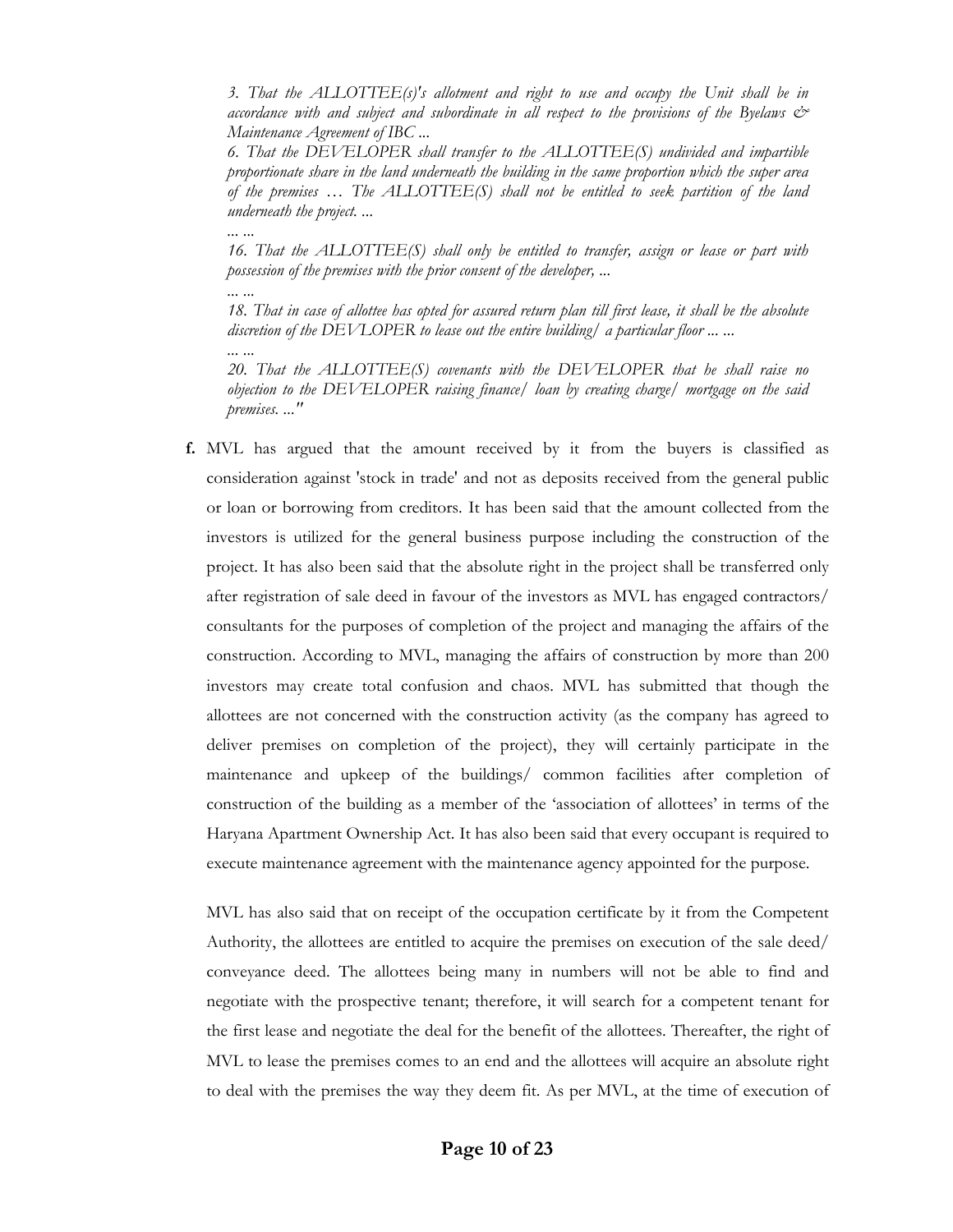the sale deed, the premises shall be free and clear of all encumbrances, liens and charges whatsoever.

**g.** MVL has submitted that it has sold IT/ Cyber space to 232 buyers for an aggregate consideration of 54,67,39,100 under assured return plan. The same shows that majority of its customers have opted for assured return plan. As discussed above, the 'assured return agreement' itself contains the provision for buy back. MVL during the course of personal hearing was advised to submit the floor plans of the IBC project and to mark the units allotted to its investors w.r.t. IT/ Cyber space no./ unit number. MVL pursuant to the personal hearing has submitted the floor plans of only 3rd, 4th and 6th floor mentioning therein the unit number and area of the said unit. From a perusal of the floor plan, it is noted that the area allocated to each of its investors have not been mapped in the floor plans and only the units allotted to investors picked up on sample basis are mapped i.e. the investors/ clients at serial numbers 118, 119, 156 and 157 of the 'list of clients/ investors' as submitted by MVL. During the personal hearing, MVL was also advised to submit the complete details/ documents in respect of the investors mentioned at serial numbers 118 & 119 (instances where there is no buy back agreement) and 156 & 157 (instances where there are buy back agreements). Though MVL has submitted the 'application form' and 'assured return agreement' for investors at serial numbers 156 and 157, it has not submitted any documents for the investors at serial numbers 118 and 119 (instances where there is no buy back agreement). Further, MVL has depicted the 'area allotted' only to investors at serial numbers 118, 119, 156 and 157 only.

At this stage, I must refer to the application form which only mentions the area and floor number of the unit. No details of any unit number or IT/ cyber space number as mentioned in the 'floor plan' has been mentioned either in the 'application form' or in the 'assured return agreement' as submitted by MVL for its client at serial number 156 and 157 (i.e. the instances of buy back agreements) which were picked up on sample basis. I note that MVL during the personal hearing was asked to submit the complete details/ documents of the said clients; however, the buyer's agreement has not been submitted by MVL for such clients (which identifies the IT/ Cyber space no.).

At this juncture, it is relevant to refer to the clause stated in the 'assured return agreement' i.e. "*The developer shall execute the Buyer Agreement in favour of the Allottee(s) in respect of the Premises only upon the Premises being Leased out and all the accounts with the Allottee(s) being settled and all the dues being duly paid to the Developer as per this ARA. ...*" I note from the documents submitted

### **Page 11 of 23**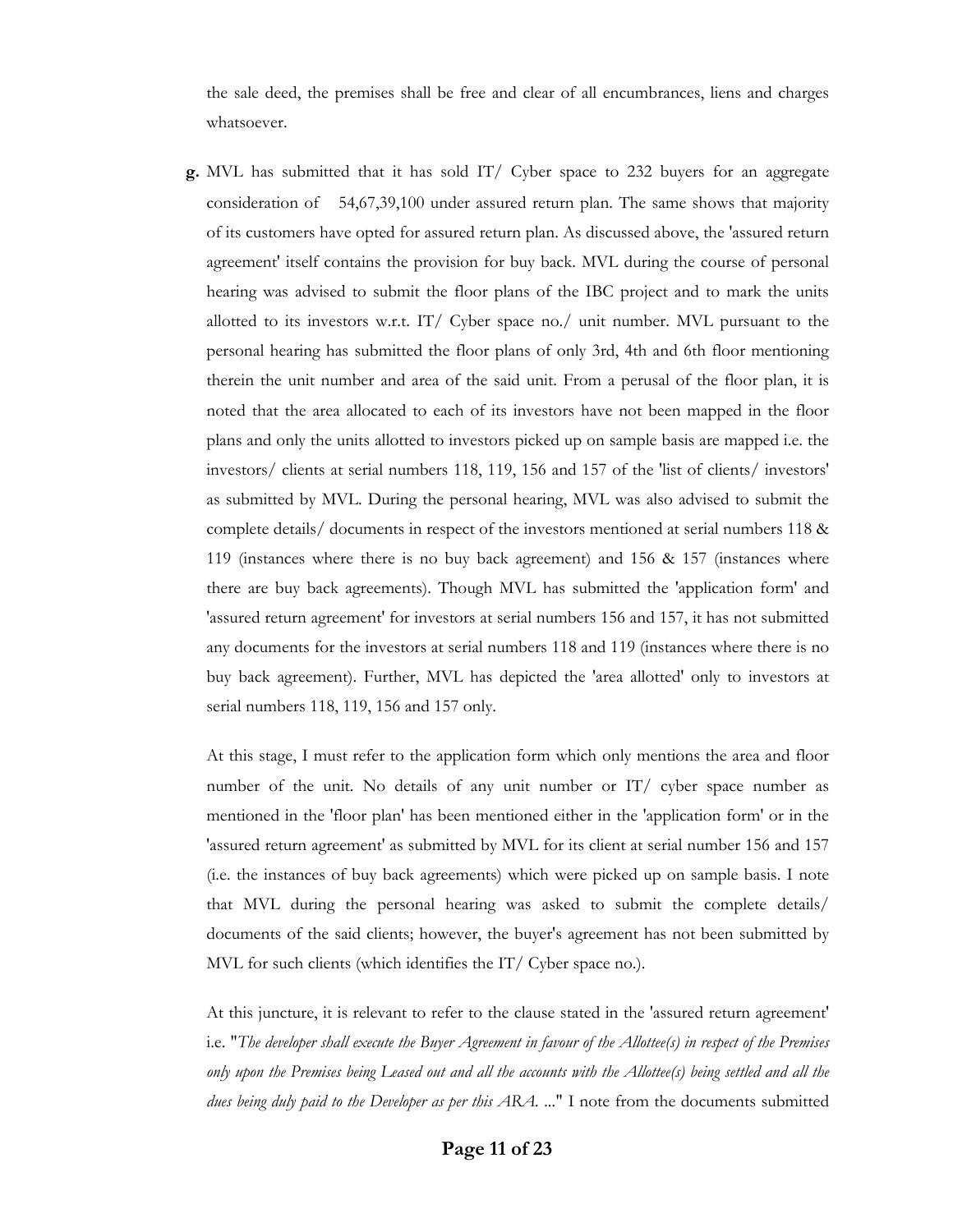by MVL for its investors at serial number 157, that entire payment has been made by them, still the 'buyer's agreement' has not been executed for these. Whereas, in case of the its investors namely Mr. Manoj Kumar and Mr. Dinesh Chand (information submitted by MVL vide its letter dated January 13, 2012, i.e. prior to the issuing of the *interim* order), it is noted that on making of entire payment, the 'buyers agreement' has been executed on the very same day when the 'assured return agreement' was executed. The same shows that MVL is not consistent w.r.t. the execution of buyer's agreement.

- **h.** At this stage, I refer to the samples of assured return agreement and buyer's agreement for its clients namely Mr. Manoj Kumar and Mr. Dinesh Chand as submitted by MVL vide its letter dated January 13, 2012 (i.e. prior to the issuing of the *interim* order). From these samples, it is seen that the 'assured return agreement' and the 'buyer's agreement' mentions the IT space no. It is noted that Mr. Manoj Kumar had applied for IT space no. 610 admeasuring 500 sq. ft. of 'super area' on the 6th floor and Mr. Dinesh Chand had applied for IT space no. 625 admeasuring 500 sq. ft. of 'super area' on the 6th floor. However, on perusal of the floor plan as filed by MVL (vide letter dated February 18, 2014) for 6th floor, I note that it does not mention the unit nos. 610 / 625. The units in the submitted floor plan of the 6th floor are numbered from 01 to 137 and it is not possible to map the IT space number allotted to Mr. Manoj Kumar and Mr. Dinesh Chand on the floor plan as submitted by MVL. Further, it is also noted that the list of 232 allottees as submitted by MVL during the personal hearing does not find mention of the names of the said two persons.
- **i.** I note that MVL has stated that it gives a 'buy back option' to its customer. In the case of buy back, it is seen from the 'clause 3.10' of the 'assured return agreement' that the allottee after expiry of 30 months from the date of the assured return agreement gets an option for cancellation of the IT/ cyber space allotted to him. MVL has submitted that as the return is not attractive, the allottees prefer to stick to the terms for acquiring title in the premises. MVL has submitted that out of 232 allottees (who have entered into 'assured return agreement'), 46 allottees have opted for 'buy back' option but no one has exercised this option till the date of reply. As mentioned earlier, SEBI during the course of personal hearing, had sought the copies of complete details/ documents in respect of the clients mentioned at serial nos. 118, 119 (i.e. instances where there are no 'buy back' agreement) and 156, 157 (i.e. instances where there are 'buy back' agreements). It is observed that MVL has provided the copies of the documents of customers at serial nos. 156 and 157 only (where there are buy back agreements) and has failed to provide the documents of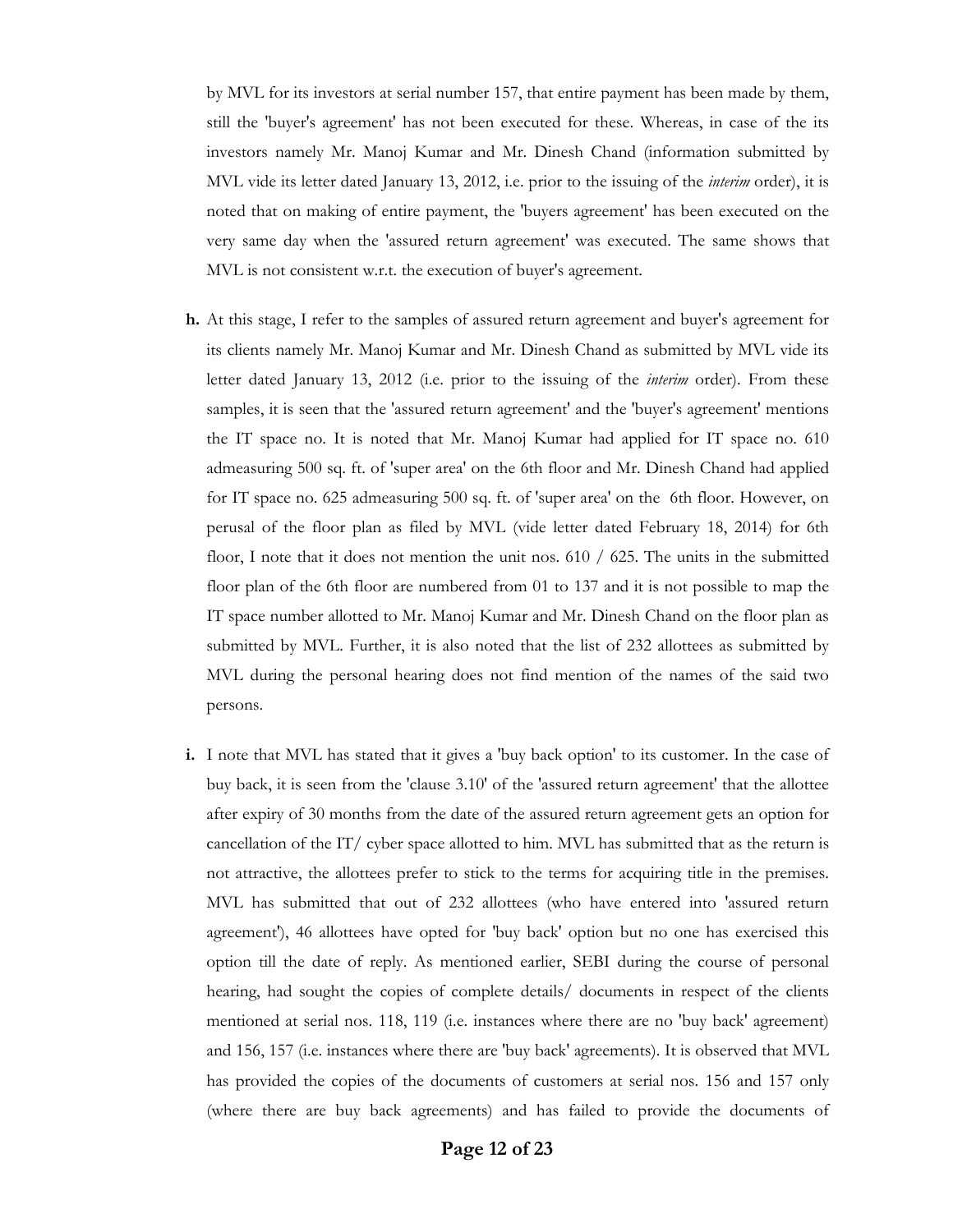customers at serial nos. 118 and 119 (i.e. the customer who said to have not entered into the 'buy back' agreement) inspite of granting sufficient opportunities. From the same and from the samples of the 'application form' and 'assured return agreement' as submitted by MVL, it is noted that the 'buy-back' clause is one of the various clauses and has been offered to all its customers. Also, there is no separate provision in the 'application form' or in the 'assured return agreement' to opt for the buy-back. I note that MVL has failed to submit documents of investors/ clients who have not opted for buy-back.

**j.** Before proceeding further, let me examine the sample documents submitted by MVL for its investors/ clients at serial numbers 156 and 157 as per the list submitted by it, who made applications to MVL on the same date i.e. September 29, 2011 and entered into 'assured return agreement' on the same date i.e. October 14, 2011. I have perused the documents of investor/ client at serial no. 156 as submitted by MVL and note that she has purchased 500 sq.ft. @ 2,400 per sq.ft. The total consideration to be paid by the said investor is 12,00,000/-. I note from the payment schedule that the investor has paid 11,00,000/- and 1,00,000/- shall be paid at the time of possession. As per the agreement she is now eligible for an 'assured return' of only 10/- per sq.ft. per month, as she had not paid the full consideration. On payment of the full consideration (which as per the agreement is 'at the time of possession'), she will be eligible for assured return of  $42/$ per sq.ft. per month, till the tenant is inducted and possession is delivered. I further note that the said investor is also given a buy-back option after 30 months from this agreement and the buy-back amount is 4,704/- per sq.ft. subject to realization of 100% of the total payment, otherwise the buy-back price shall proportionately be reduced. An analysis of the above data for the said investor reveals that if she opts for buy-back, she will get a return of about 96% after 30 months.

I have also perused the documents of investor/ client at serial no. 157 as submitted by MVL, who has purchased 1,000 sq.ft. at 40,74,000/- and the buy-back price offered to her is 4,704 per sq.ft., which, comes to 47,04,000/-. The assured return of 42/- per sq.ft. per month has been agreed by MVL. In view of the same, if this investor/ client opts for buy-back, she will get a return of only 15.5%.

Taking note of the same, the argument of MVL that the investors/ clients do not opt for buy-back as it provides a return of 5%, do not find merit. As seen from the samples analyzed above, the investors/ clients of MVL are getting return in the range of 15% -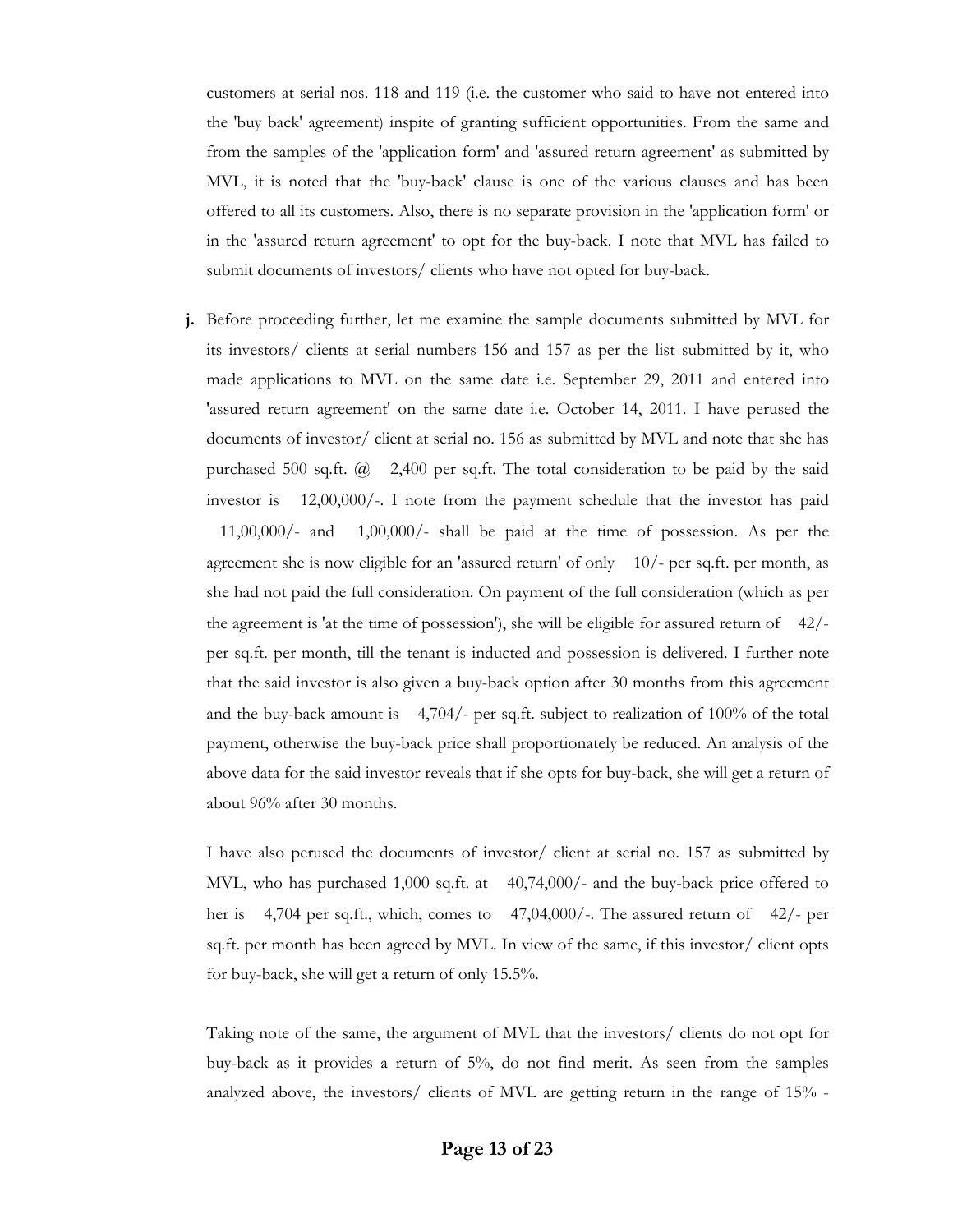96%. Further, it is also noted that MVL does not have any rationale for varying offers on return for investors who opted for similar plan/ scheme, around the same time.

**k.** Having considered the above, I now proceed to deal with the charge leveled against MVL in the SCN i.e. it is operating CIS without obtaining registration from SEBI. Before proceeding further in the matter, it is necessary to note the background of CIS Regulations and how the provisions came to be framed. Several entities were mobilizing huge money by issuing various instruments and offering very high rates of return inconsistent with the normal rate of returns and then misutilizing these funds, for the purposes not disclosed at the time of inviting the investments, thereby not only causing loss to the investors who lost their life savings to such unscrupulous entities, but also eroding the confidence of the general public. Considering the high element of risk associated with such schemes, the Government of India felt that it was necessary to set up an appropriate Regulatory framework to regulate such entities. Hence, in order to protect the interest of the investors and to ensure that only legitimate investment activities are carried on, vide press release dated November 18, 1997, the Government of India communicated its decision that schemes through which instruments such as agro bonds, plantation bonds, etc., are issued by the entities, would be treated as Schemes under the provisions of the SEBI Act and directed SEBI to formulate Regulations for the purpose of regulating these CISs. It was against this background that Section 11AA of the SEBI Act and the CIS Regulations came to be framed. Thereafter, several press releases and newspaper advertisements/ notices were issued by SEBI from time to time in the leading newspapers bringing to the notice of the investors and the persons concerned, the various instructions issued by SEBI/ Central Government from time to time in respect of the functioning of the CIS. The press releases further stated that instruments such as agro bonds, plantation bonds should be treated as CIS coming under the SEBI Act. All the companies having such activities were required to file information with SEBI. Moreover, general public was also informed that no person can sponsor or cause to be sponsored any new CIS and thereafter raise further funds. Meanwhile, a committee was formed to examine and finalize the draft regulations for CIS to structure a comprehensive regulatory framework. Subsequently, the notification of SEBI (Collective Investment Schemes) Regulations 1999 was issued on October 15, 1999. As per the CIS Regulations, any person who has been operating a CIS at the time of commencement of the CIS Regulations was required to make an application to SEBI for the grant of registration under the provisions of the regulation, within a period of two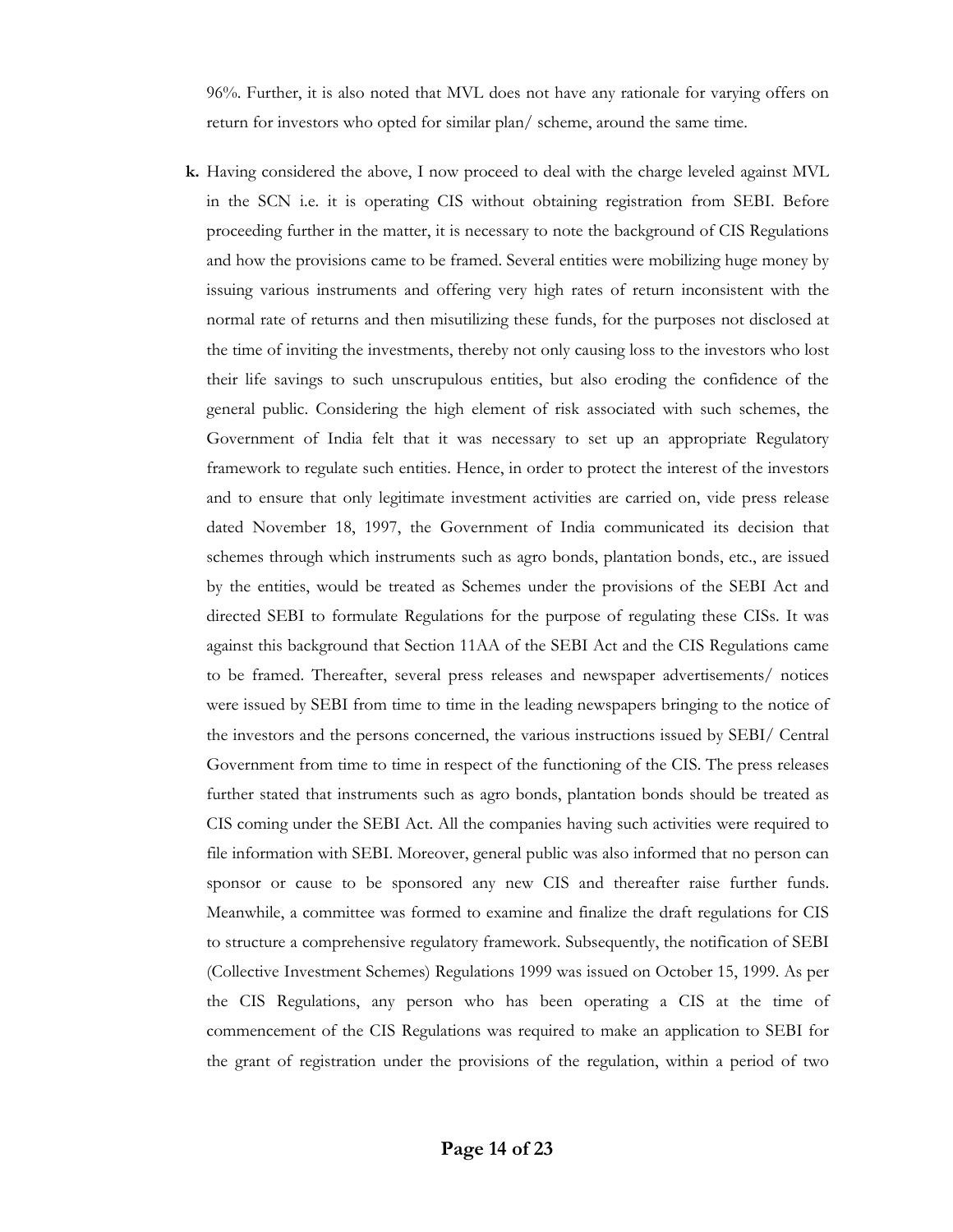months from the date of the notification. No entity was allowed to run a CIS scheme without obtaining the Certificate of Registration from SEBI.

**l.** Now, it is required to be determined whether the scheme of MVL is in the nature of CIS. For testing the same, the relevant provisions in this regard needs to be considered first. The definition for 'collective investment scheme' was inserted in the SEBI Act, 1992, vide the Securities Laws (Amendment) Act, 1999 w.e.f. February 22, 2000. According to the definition, CIS means any scheme or arrangement which satisfies the conditions specified in Section 11 AA of the SEBI Act, which provides as under:

*"(1) Any scheme or arrangement which satisfies the conditions referred to in subsection (2) or [subsection (2A)]<sup>1</sup> shall be a collective investment scheme.* 

*[Provided that any pooling of funds under any scheme or arrangement, which is not registered with the Board or is not covered under the exemptions from CIS sub-section (3), involving a corpus amount of one hundred Crore rupees or more shall be deemed to be a collective investment scheme.]2*

*(2) Any scheme or arrangement made or offered by any [person]3 under which,* 

*(i) the contributions, or payments made by the investors, by whatever name called, are pooled and utilized solely for the purposes of the scheme or arrangement;* 

*ii) the contributions or payments are made to such scheme or arrangement by the investors with a view to receive profits, income, produce or property, whether movable or immovable from such scheme or arrangement;* 

*(iii) the property, contribution or investment forming part of scheme or arrangement, whether identifiable or not, is managed on behalf of the investors;* 

*(iv) the investors do not have day to day control over the management and operation of the scheme or arrangement."* 

The term "*securities*" in section 2(h) of the Securities Contracts (Regulation) Act, 1956 was amended vide the Securities Laws (Amendment) Act, 1999, w.e.f. February 22, 2000, to include units or any other instrument issued by any collective investment scheme to the investors in such schemes.

- **m.**Having discussed the above, I note that a scheme, in order to qualify as a CIS, has to satisfy all the four conditions mentioned in Section 11AA(2) of the SEBI Act:
	- The first condition, under Section 11AA(2), is that the contributions or payments made by the investors, by whatever name called, are pooled and utilised for the purposes of the scheme/ arrangement. The customers of MVL are required to execute an application form, an assured return agreement and buyer's agreement. It is noted that none of these initial documents mention the exact identity/ location of the IT space

<sup>1</sup> Inserted by Securities Laws (Amendment) Ordinance, 2014

<sup>2</sup> Inserted by Securities Laws (Amendment) Ordinance, 2014

<sup>3</sup> Substituted for 'company' by The Securities Laws (Amendment) Ordinance, 2014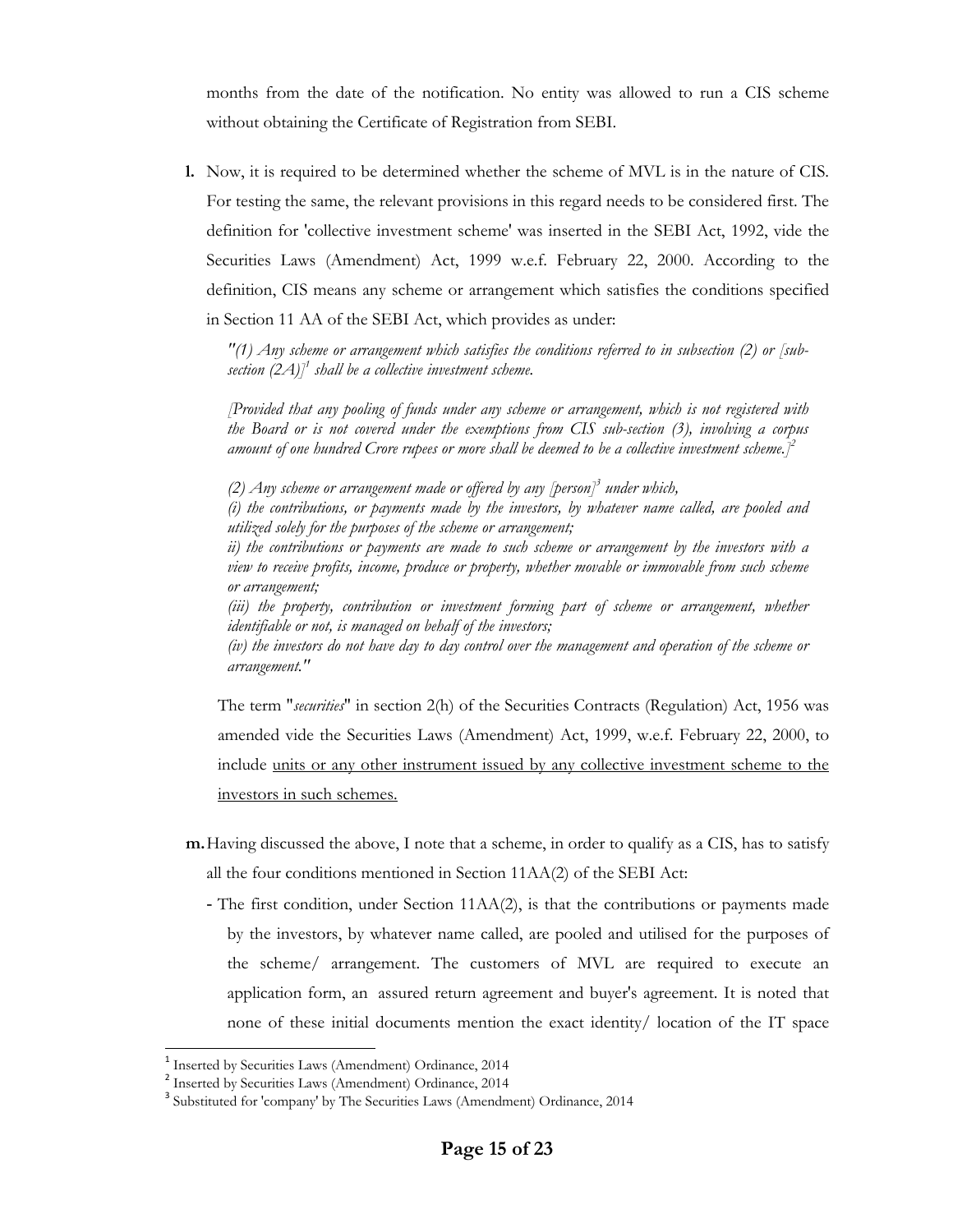allotted to the customer. These documents only mentions the area (in sq. ft.) and floor number.

As discussed above, the documents of two customers namely Mr. Manoj Kumar and Mr. Dinesh Chand do mention IT space numbers. However, these numbers cannot be identified in the floor plans (map) as submitted by MVL. In view of the same, it can be concluded that MVL does not identify the IT space at the time of accepting the application form. MVL in the floor plans has also not indicated the units allocated to each of its investors and only makes a mention about the investors/ clients at serial numbers 118, 119, 156 and 157.

It is an admitted fact that the construction of the project is being undertaken by MVL. From the scheme of its business as submitted by MVL and the documents furnished in this proceedings, it is noted that against the payment of consideration, the customers are allotted units in the IBC Project. MVL has undertaken to hand over the units in IBC Project to the customers after the conveyance and identifying prospective lessees for the operational convenience of its customers. It has been said that the maintenance of the common areas in the building and the project land on possession will be handed over to the 'association of allottees'. It has also been said that a 'maintenance agency' will be appointed for maintaining the IBC project after the exit of MVL.

Though MVL vide its submissions say that its IBC Project is real estate transaction, the following aspects of this project also differentiates the same from a pure real estate deal:

- $\triangleright$  the space is not identified at the time of making application;
- $\triangleright$  only 'area' is mentioned in the application;
- ¾ MVL does not state as to in which part of an undivided floor the 'area' so allotted to the customer lies (floor plan does not form part of the application form or the agreement);
- $\triangleright$  the agreement does not specify as to how the customer will take the possession/ use exclusively/ sell exclusively such unidentified space on an undivided floor.

These facts indicate that MVL pools the investment of its customers and utilizes the same for its IBC project. It is noted that the assured return agreement/ buy back assurance by MVL are all without identifying the specific IT space location in the floor as the entities are not allotted the unit number as depicted by MVL in the floor plan. At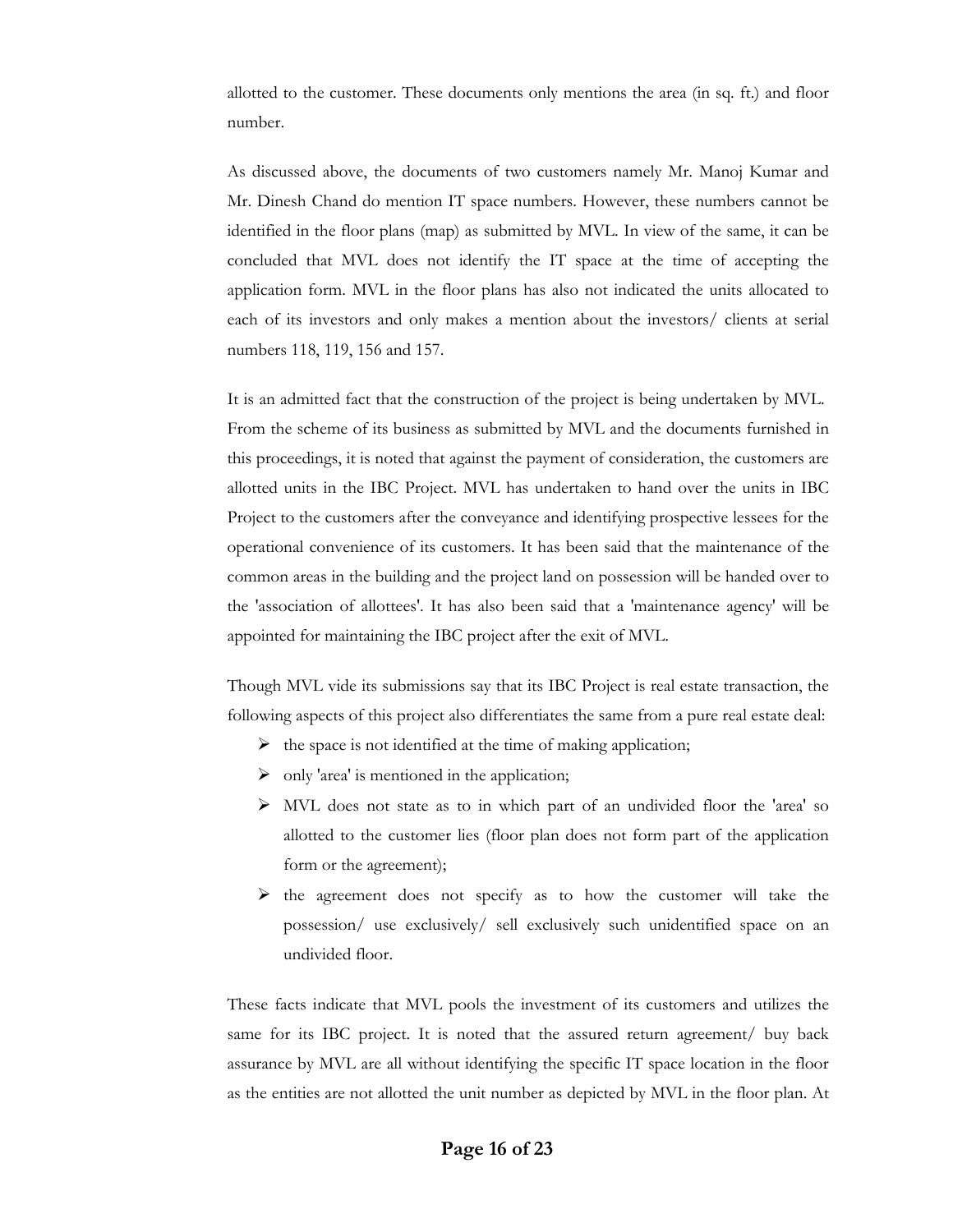the time of investments/ subscription by the investor/ customer, he does not know the exact location of the space he is buying, for which he is transacting with MVL.

MVL in its reply has also stated that the amount collected from the investors are utilized for its general business purpose including the construction of the IBC Project. MVL in its submissions dated February 18, 2014, has submitted that it is simultaneously implementing other real estate projects and the consideration amount received from the allottees of IT/ cyber space units is not exclusively used for the development of the IBC project. In this regard, it is observed from the submission of MVL that it has sold IT/ cyber spaces with different sizes to 232 buyers at an aggregate consideration of

54,67,39,100 under the assured return plan. Under the construction link installment scheme, as per MVL it has allotted space to 17 buyers for an aggregate amount of 11,25,98,825. Thus, a total of 65,93,37,925 (i.e. 54,67,39,100 + 11,25,98,825) has been received by it from the customers. MVL has argued that the IBC project is not funded entirely from the amount of investment taken from the investors as it has taken a term loan of 128 crore from Canara Bank and UCO Bank, for the purpose of construction.

At this stage, I note from the submissions of MVL that the banks have determined the project cost as 216 crore out of which the cost of the land (on which the project is coming up) is determined as 32 crore. Against this, MVL as per its own submissions has received only 65,93,37,925 from the customers. From the same, it can reasonably concluded that the payments received from the customers were being pooled by MVL and utilized solely for its scheme. Further, I also note that the banks have given a term loan of 128 crore for the construction against the security of "*entire assets including land, building, ..., other assets, current assets, future receivables, etc.*". A reading of the same makes it clear that MVL has created charge of banks on its assets (movable and immovable) pertaining to the IBC project, that is being sold to its investors.

In view of the above, the first condition that 'contributions or payments made by the investors, by whatever name called, are pooled and utilised for the purposes of the scheme/ arrangement, as stipulated in Section 11AA(2)(i) of the SEBI Act is satisfied.

**-** The second condition, under Section 11AA(2), is that the contributions or payments are made to such scheme or arrangement by the investors with a view to receive profits, income, produce or property, whether movable or immovable, from such scheme or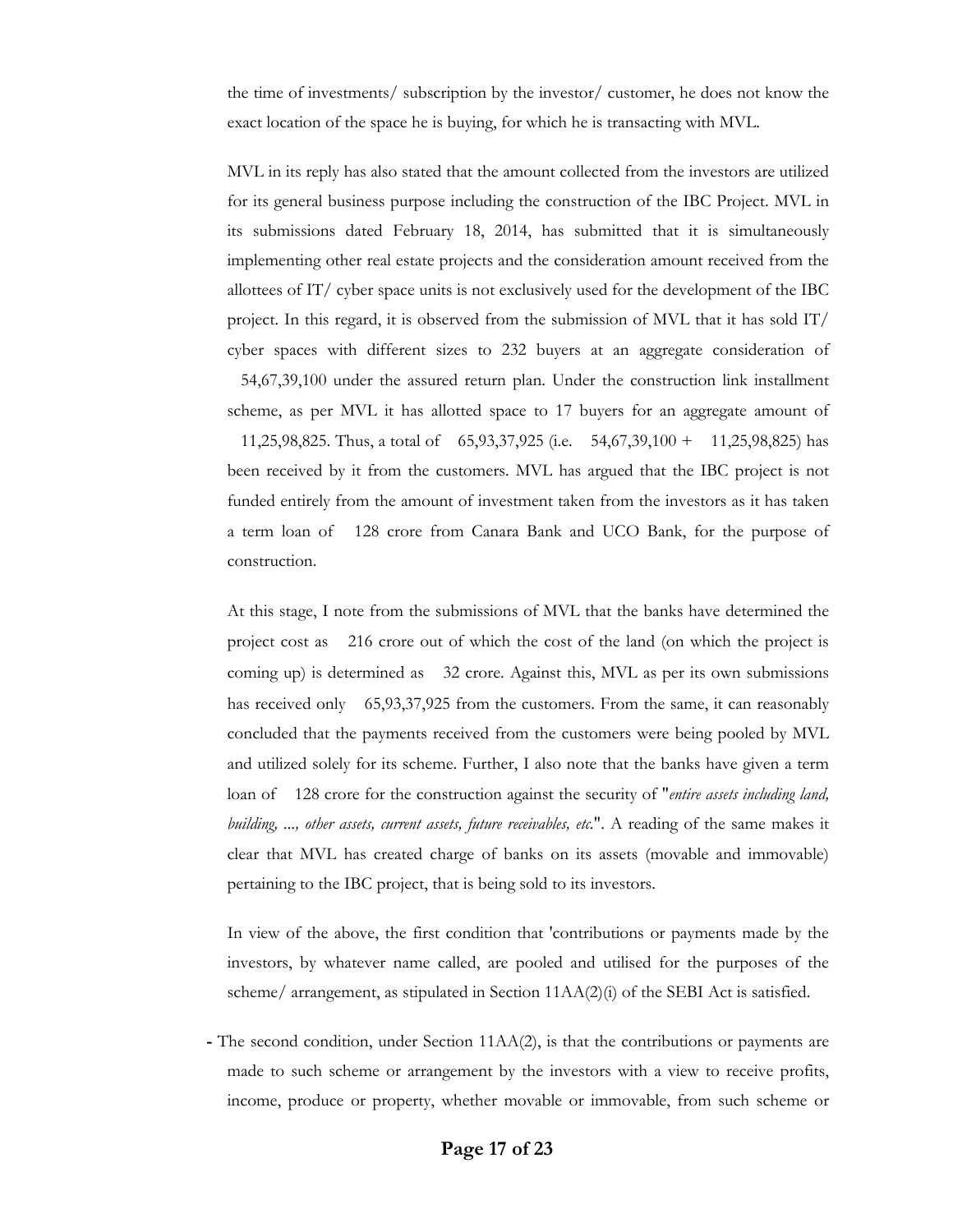arrangement. In this regard, I note that MVL offers assured return to its investors under the assured return plan and the same is given every month to the allottee by MVL on the contribution or investment made by the allottee till the first lease rent becomes payable. MVL in its reply has submitted that assured return plan is a type of assurance to the allottees that the premises will readily fetch rent and will give return on the investment. MVL also provides buy back option to its investors. MVL in the 'application form' has stated that it does not to give any unit no. of the space allotted, which, hints that the customers are making application only with the objective of receiving returns/ profits. Under those circumstances, it is clear that the investor makes payment with a view to receive the profits/ income/ property on their initial investments that may accrue to them as applicable, thus the second condition as stipulated in Section 11AA(2)(ii) of the SEBI Act is attracted.

- **-** The third condition under Section 11AA(2), is that the property, contribution or investment forming part of scheme or arrangement, whether identifiable or not, is managed on behalf of the investors. By its own admission, MVL engages contractors/ consultants for the construction activity at IBC project, as according to it the interference of more than 200 investors may create confusion/ chaos. MVL has submitted that the absolute right shall be transferred only after execution of the sale deed on completion of the project. MVL has also submitted that pursuant to the completion of the building, the maintenance/ upkeep of the buildings shall be handed over to the 'association of allottees/ owners'. From the above, it can be inferred that the IT/ cyber units are not managed by the investors at any stage of the scheme. The same satisfies the third condition as stipulated in Section  $11AA(2)(iii)$  of the SEBI Act, however, the investors themselves have agreed to hand over the maintenance to the 'association of allottees/owners' on receiving the possession from the developer.
- **-** The fourth condition under Section 11AA(2), is that investors do not have day to day control over the management and operation of the scheme or arrangement. As stated above, MVL is constructing the buildings and the absolute right shall be transferred to the investors only after the execution of the sale deed on completion of the project. As the construction of the IBC project is being managed by MVL, the investors do not have any role in their management. The allottees do not have any day to day control on the construction of IBC project, though in the terms of the agreement they are entitled to commercial space when it is developed. It is seen that MVL is entitled to lease the premises to any third party and the investor does not have any right to either lease the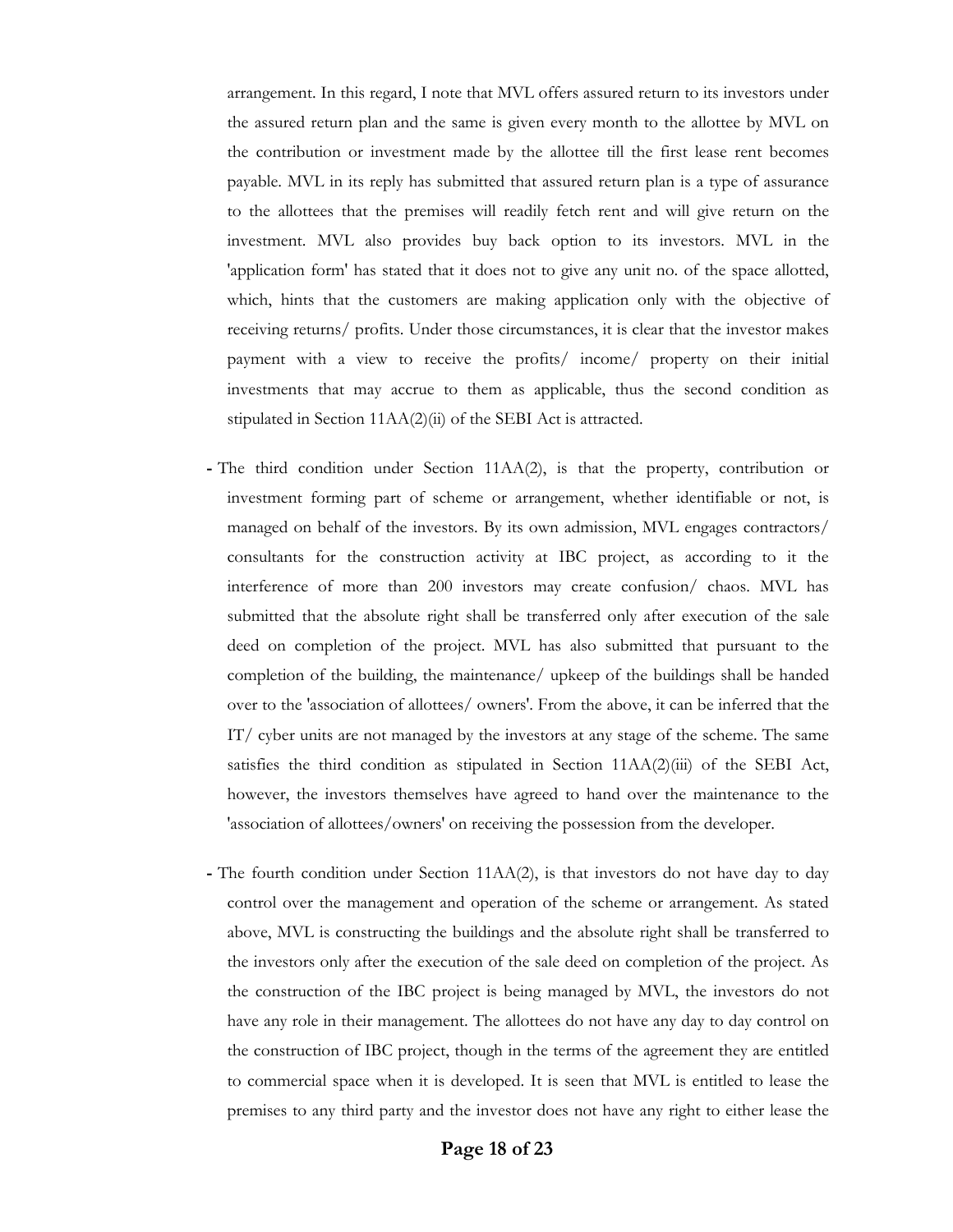property to any third party or to deal with the premises otherwise without the prior written consent of MVL. This makes it clear that the customer does not have day to day control over the plot of land/ property as the same remained in the custody/ use of MVL which satisfies the fourth and last condition as stipulated in Section  $11AA(2)(iv)$ of the SEBI Act.

**n.** Considering the above discussion, it can be said that the transactions between MVL and its customers are not pure real estate transactions, rather they satisfy all the ingredients of a CIS as defined under Section 11AA of the SEBI Act. In this regard, I place my reliance on the observations of the Hon'ble Supreme Court, made in the matter of *PGF Limited & Ors*.

"*Therefore, the paramount object of the Parliament in enacting the SEBI Act itself and in particular the addition of Section 11AA was with a view to protect the gullible investors most of whom are poor and uneducated or retired personnel or those who belong to middle income group and who seek to invest their hard earned retirement benefits or savings in such schemes with a view to earn some sustained benefits or with the fond hope that such investment will get appreciated in course of time. Certain other Section of the people who are worstly affected are those who belong to the middle income group who again make such investments in order to earn some extra financial benefits and thereby improve their standard of living and on very many occasions to cater to the need of the educational career of their children.* 

*38. Since it was noticed in the early 90s that there was mushroom growth of attractive schemes or arrangements, which persuaded the above vulnerable group getting attracted towards such schemes and arrangements, which weakness was encashed by the promoters of such schemes and arrangements who lure them to part with their savings by falling as a prey to the sweet coated words of such frauds, the Parliament thought it fit to introduce Section 11AA in the Act in order to ensure that any such scheme put to public notice is not intended to defraud such gullible investors and also to monitor the operation of such schemes and arrangements based on the regulations framed under Section 11AA of the Act. ...* 

*... ...* 

*40. It will have to be stated with particular reference to the activity of the PGF Limited, namely, sale and development of agricultural land as a collective investment scheme, the implication of Section 11AA was not intended to affect the development of agricultural land or any other operation connected therewith or put any spokes in such sale-cum-development of such agricultural land. It has to be borne in mind that by seeking to cover any scheme or arrangement by way of collective investment scheme either in the field of agricultural or any other commercial activity, the purport is only to ensure that the scheme providing for investment in the form of rupee, anna or paise gets registered with the authority concerned and the provision would further seek to regulate such schemes in order to ensure that any such investment based on any promise under the scheme or arrangement is truly operated upon in a lawful manner and that by operating such scheme or arrangement the person who makes the investment is able to really reap the benefit and that he is not defrauded ... ... It is, therefore, apparent that all other schemes/arrangements operated by all others, namely, other than those who are governed by sub-section 3 of Section 11AA are to be controlled in order to ensure proper working of the scheme primarily in the interest of the investors.* 

*... ...* 

*42. Therefore, in reality what sub-section (2) of Section 11AA intends to achieve is only to safeguard the interest of the investors whenever any scheme or arrangement is announced by such promoters by making a thorough study of such schemes and arrangements before registering such schemes with the* 

Vs. *Union of India & Anrs.* (Civil Appeal No. 6572 of 2004):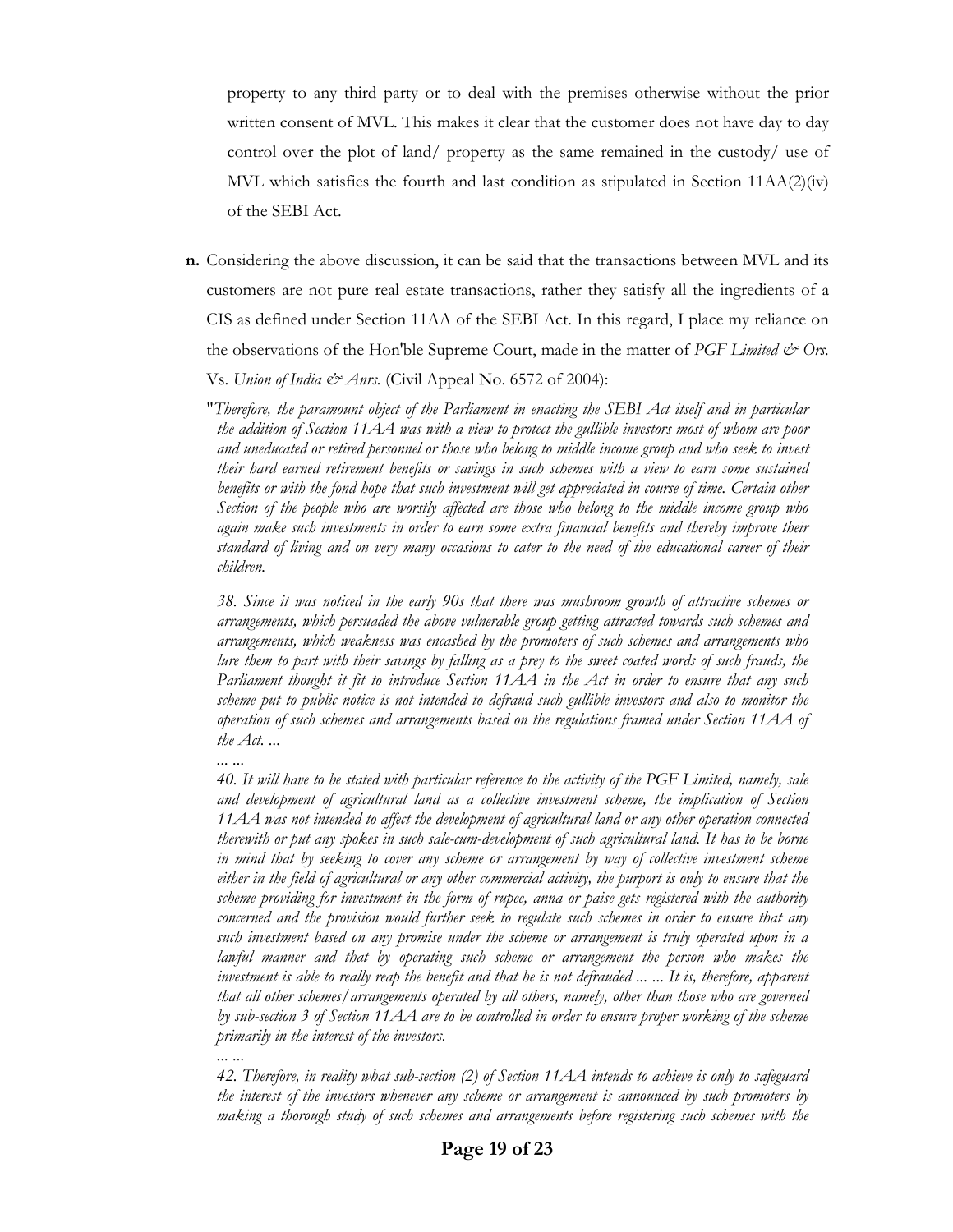*SEBI and also later on monitor such schemes and arrangements in order to ensure proper statutory control over such promoters and whatever investment made by any individual is provided necessary protection for their investments in the event of such schemes or arrangements either being successfully operated upon or by any misfortune happen to be abandoned, where again there would be sufficient safeguards made for an assured refund of investments made, if not in full, at least a part of it.* 

*... ... In the light of our above conclusions on this ground it will have to be held that Section 11AA is a valid provision, not suffering from any infirmity, as it does not intrude into the specific activities of sale of agricultural land and its development.* 

*... ...* 

*It is needless to state that as per the agreement between the customer and the PGF Limited, it is the responsibility of the PGF Limited to carry out the developmental activity in the land and thereby the PGF Limited undertook to manage the scheme/arrangement on behalf of the customers. Having regard to the location of the lands sold in units to the customers, which are located in different states while the customers are stated to be from different parts of the country it is well-neigh possible for the customers to have day to day control over the management and operation of the scheme/arrangement. In these circumstances, the conclusion of the Division Bench in holding that the nature of activity of the PGF Limited under the guise of sale and development of agricultural land did fall under the definition of collective investment scheme under Section 2(ba) read along with Section 11AA of the SEBI Act was perfectly justified and hence, we do not find any flaw in the said conclusion. ... ....* 

*53. We, therefore, hold that Section 11AA of the SEBI Act is constitutionally valid. We also hold that the activity of the PGF Limited, namely, the sale and development of agricultural land squarely falls within the definition of collective investment scheme under Section 2(ba) read along with Section 11AA (ii) of the SEBI Act and consequently the order of the second respondent dated 06.12.2002*  is perfectly justified and there is no scope to interfere with the same. In the light of our above *conclusions, the PGF Limited has to comply with the directions contained in last paragraph of the order of the second respondent dated 06.12.2002 ... ..."* 

- **o.** It is noted that MVL has uniformly priced the units in 'IBC project', situated at different locations/ floors. This gives an inference that the units are being sold at a fixed price, which is generally not the practice in a real estate transaction.
- **p.** At this stage, I refer to a complaint received by SEBI on May 16, 2014, wherein it has been alleged that since the year 2012, MVL has regularly defaulted on payment of agreed assured return. In another investor complaint received by SEBI on August 31, 2014, the complainant alleged that MVL is not giving the assured returns, assured rental income to its customers and that MVL has advised for cancellation of the 'buyers' agreement' and 'assured returns agreement' pertaining to IBC Project. A copy of these complaints have been forwarded by SEBI to MVL. The contents of these complaints further strengthens the observations made above that the IBC Project is not purely a real estate transaction.
- **q.** In view of the foregoing, I am of the considered view that the plans/ schemes of MVL is in the nature of a CIS as all the four conditions specified under Section 11AA (2) of the SEBI Act are satisfied. I, therefore, find that the Company is engaged in the fund mobilising activity from the public by floating/ sponsoring/ launching 'collective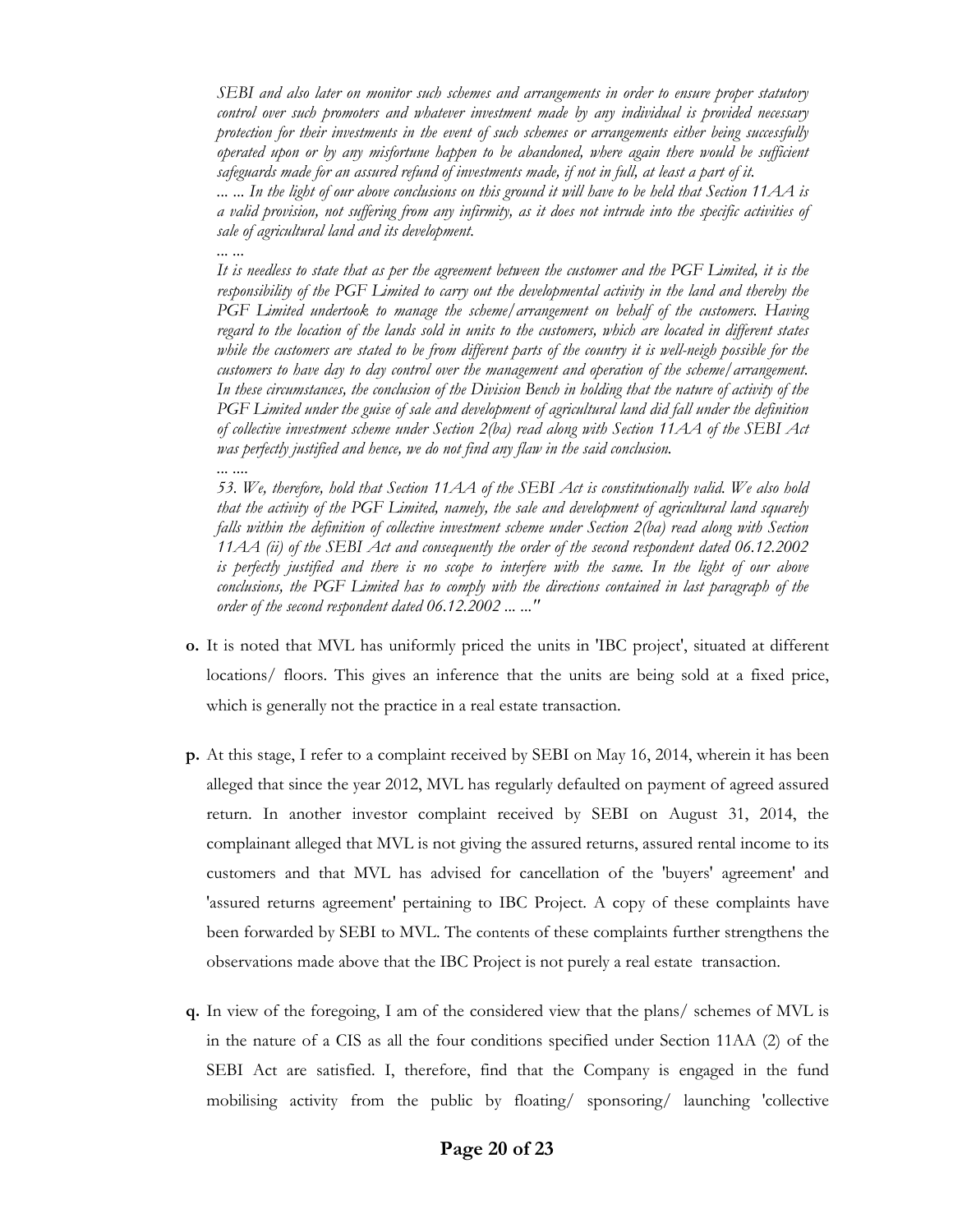investment schemes' as defined in Section 11AA of the SEBI Act. Therefore, I have no hesitation in holding that MVL and its directors, viz., Mr. Prem Adip Rishi, Mr. Praveen Kumar, Mr. Rakesh Gupta, Mr. Vinod Malik, Mr. Vinod Kumar Khurana, Mr. Vijay Kumar Sood and Ms. Kalpana Gupta are engaged in the fund mobilising activity by floating/ sponsoring/ launching, unregistered/ unauthorised CIS, as defined in the Section 11AA of the SEBI Act.

- **10.** With the above observations, I, in exercise of the powers conferred upon me under Section 19 of the Securities and Exchange Board of India Act, 1992 read with Sections 11(1), 11(4) and 11B thereof and Regulation 65 of the SEBI (Collective Investment Scheme) Regulation, 1999, hereby issue the following directions:
	- **a.** MVL Limited [PAN:AAFCM2372M] and its directors viz., Mr. Prem Adip Rishi [PAN:AGQPR9177H; DIN: 00020611], Mr. Praveen Kumar [PAN:ADQPK8192E; DIN: 01332414], Mr. Rakesh Gupta [PAN:AAJPG3712C; DIN: 00020638], Mr. Vinod Malik [PAN:ABLPM6562D; DIN: 01275161], Mr. Vinod Kumar Khurana [PAN:AAIPK7996F; DIN: 01863652], Mr. Vijay Kumar Sood [PAN:ACBPS9229G; DIN: 01325491] and Ms. Kalpana Gupta [PAN:AAGPG5434L; DIN: 02300348] shall abstain from collecting any money from the investors or launch or carry out any Collective Investment Schemes including the schemes which have been identified as a Collective Investment Scheme in this Order.
	- **b.** MVL Limited and its directors viz., Mr. Prem Adip Rishi, Mr. Praveen Kumar, Mr. Rakesh Gupta, Mr. Vinod Malik, Mr. Vinod Kumar Khurana, Mr. Vijay Kumar Sood and Ms. Kalpana Gupta, shall wind up the existing Collective Investment Schemes and refund the monies collected by the said company under the schemes with returns which are due to its investors as per the terms of offer within a period of three months from the date of this Order and thereafter, within a period of fifteen days, submit a winding up and repayment report to SEBI in accordance with the SEBI (Collective Investment Schemes) Regulations, 1999, including the trail of funds claimed to be refunded, bank account statements indicating refund to the investors and receipt from the investors acknowledging such refunds.
	- **c.** MVL Limited and its directors viz., Mr. Prem Adip Rishi, Mr. Praveen Kumar, Mr. Rakesh Gupta, Mr. Vinod Malik, Mr. Vinod Kumar Khurana, Mr. Vijay Kumar Sood and Ms. Kalpana Gupta, shall not alienate or dispose off or sell any of the assets of MVL Limited except for the purpose of making refunds to its investors as directed above.

# **Page 21 of 23**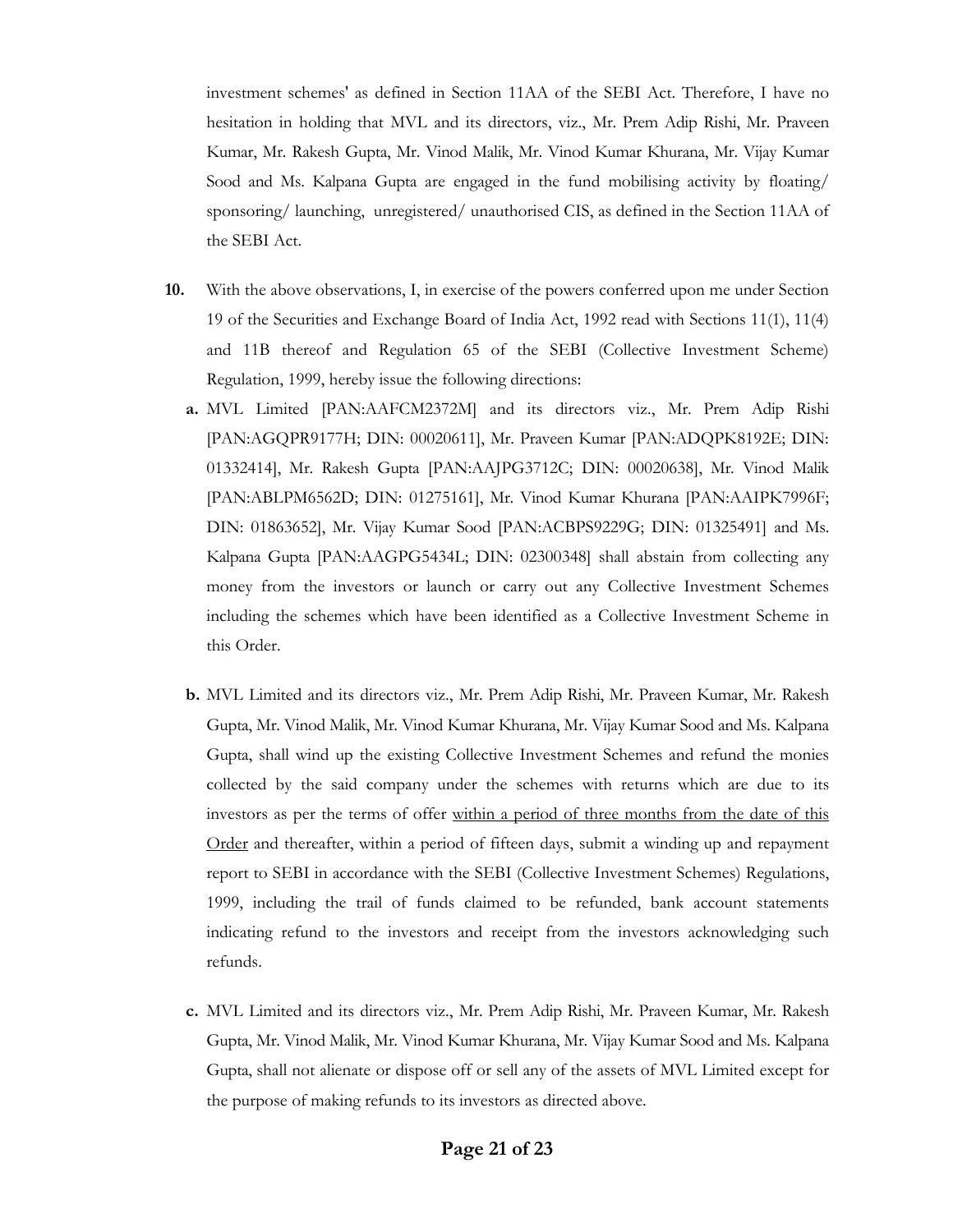- **d.** MVL Limited and its directors viz., Mr. Prem Adip Rishi, Mr. Praveen Kumar, Mr. Rakesh Gupta, Mr. Vinod Malik, Mr. Vinod Kumar Khurana, Mr. Vijay Kumar Sood and Ms. Kalpana Gupta are also directed to immediately submit the complete and detailed inventory of the assets owned by MVL Limited.
- **e.** In the event of failure by MVL Limited and its directors viz., Mr. Prem Adip Rishi, Mr. Praveen Kumar, Mr. Rakesh Gupta, Mr. Vinod Malik, Mr. Vinod Kumar Khurana, Mr. Vijay Kumar Sood and Ms. Kalpana Gupta, to comply with the above directions contained in subparagraphs (a) to (d) above, the following actions shall follow:
	- **i.** MVL Limited and its directors viz., Mr. Prem Adip Rishi, Mr. Praveen Kumar, Mr. Rakesh Gupta, Mr. Vinod Malik, Mr. Vinod Kumar Khurana, Mr. Vijay Kumar Sood and Ms. Kalpana Gupta, shall remain restrained from accessing the securities market and prohibited from buying, selling or otherwise dealing in securities market, till all the Collective Investment Schemes of MVL Limited are wound up and all the monies mobilized through such schemes are refunded to its investors with returns which are due to them.
	- **ii.** SEBI would make a reference to the State Government/ Local Police to register a civil/ criminal case against MVL Limited, its promoters, directors and its managers/ persons in-charge of the business and its schemes, for offences of fraud, cheating, criminal breach of trust and misappropriation of public funds; and
	- **iii.** SEBI would make a reference to the Ministry of Corporate Affairs, to initiate the process of winding up of the company, MVL Limited.
	- **iv.** SEBI shall also initiate attachment and recovery proceedings under the SEBI Act and rules and regulations framed thereunder.
- **f.** Without prejudice to the above, MVL Limited and its directors viz., Mr. Prem Adip Rishi, Mr. Praveen Kumar, Mr. Rakesh Gupta, Mr. Vinod Malik, Mr. Vinod Kumar Khurana, Mr. Vijay Kumar Sood and Ms. Kalpana Gupta are restrained from accessing the securities market and are prohibited from buying, selling or otherwise dealing in securities market for a period of four (4) years.
- **11.** This order shall come into force with immediate effect.
- **12.** Further, for the contraventions as found in this Order and the contravention of Regulation 4(2)(t) of the SEBI (Prohibition of Fraudulent and Unfair Trade Practices Relating to Securities Market) Regulations, 2003, SEBI may examine whether to initiate appropriate